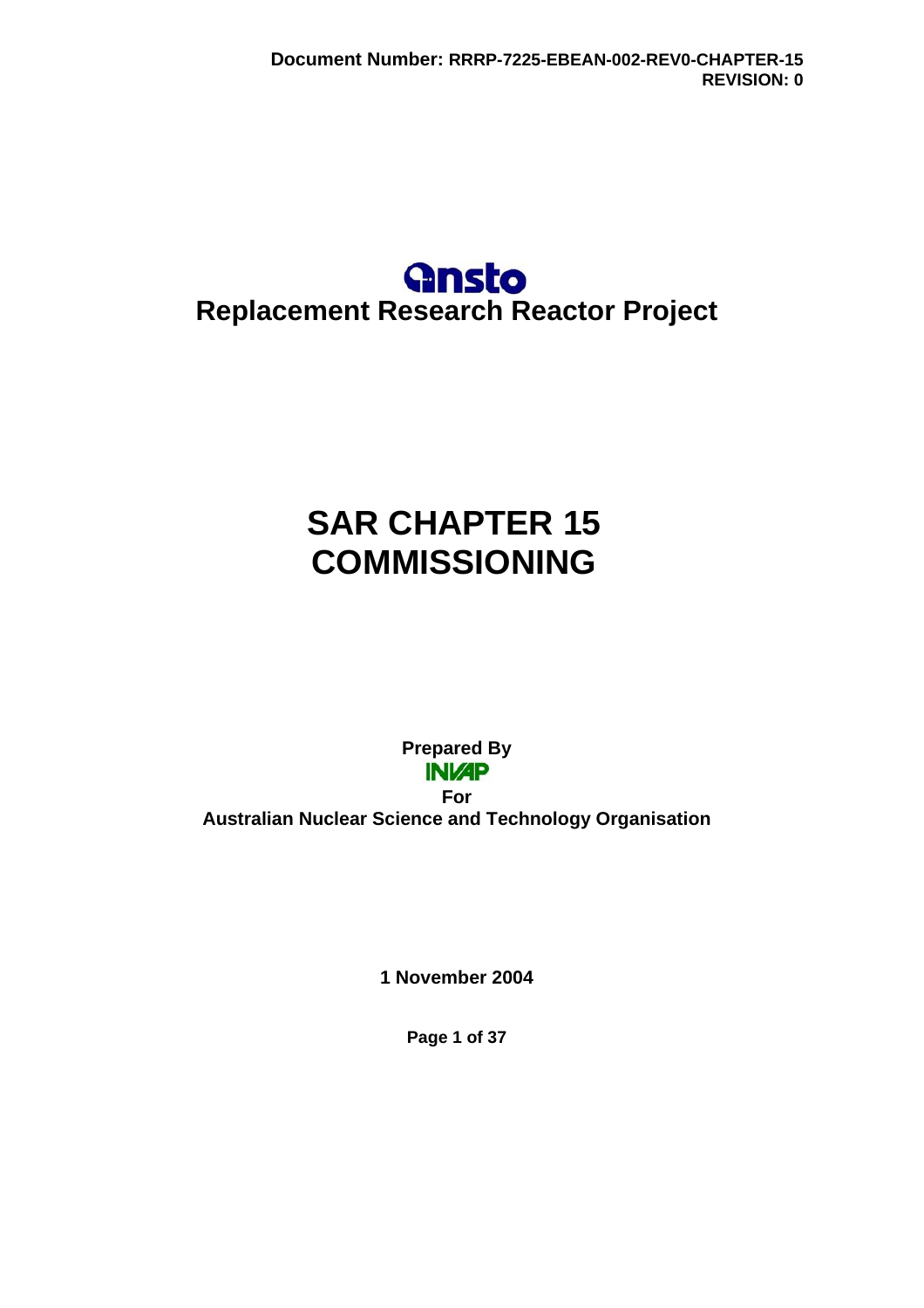| <b>ANSTO</b>                       |                                                                                      | Document N°: RRRP-7225-EBEAN-002-Rev0-<br><b>CHAPTER-15</b><br>Revision: 0 |                         |           |
|------------------------------------|--------------------------------------------------------------------------------------|----------------------------------------------------------------------------|-------------------------|-----------|
| <b>Replacement Reactor Project</b> |                                                                                      | Document Title: CHAPTER 15, Commissioning                                  |                         |           |
| <b>REVISION SHEET</b>              |                                                                                      | Ref No:                                                                    |                         |           |
|                                    |                                                                                      | Print name, date and sign or initial                                       |                         |           |
| Revision                           | <b>Description of Revision</b>                                                       | Prepared                                                                   | Checked/<br>Reviewed    | Approved  |
| $\mathbf 0$                        | Original issue for public release                                                    | AI                                                                         | <b>RM</b><br><b>KJH</b> | <b>GW</b> |
|                                    |                                                                                      |                                                                            |                         |           |
|                                    | Notes: 1. Revision must be verified in accordance with the Quality Plan for the job. |                                                                            |                         |           |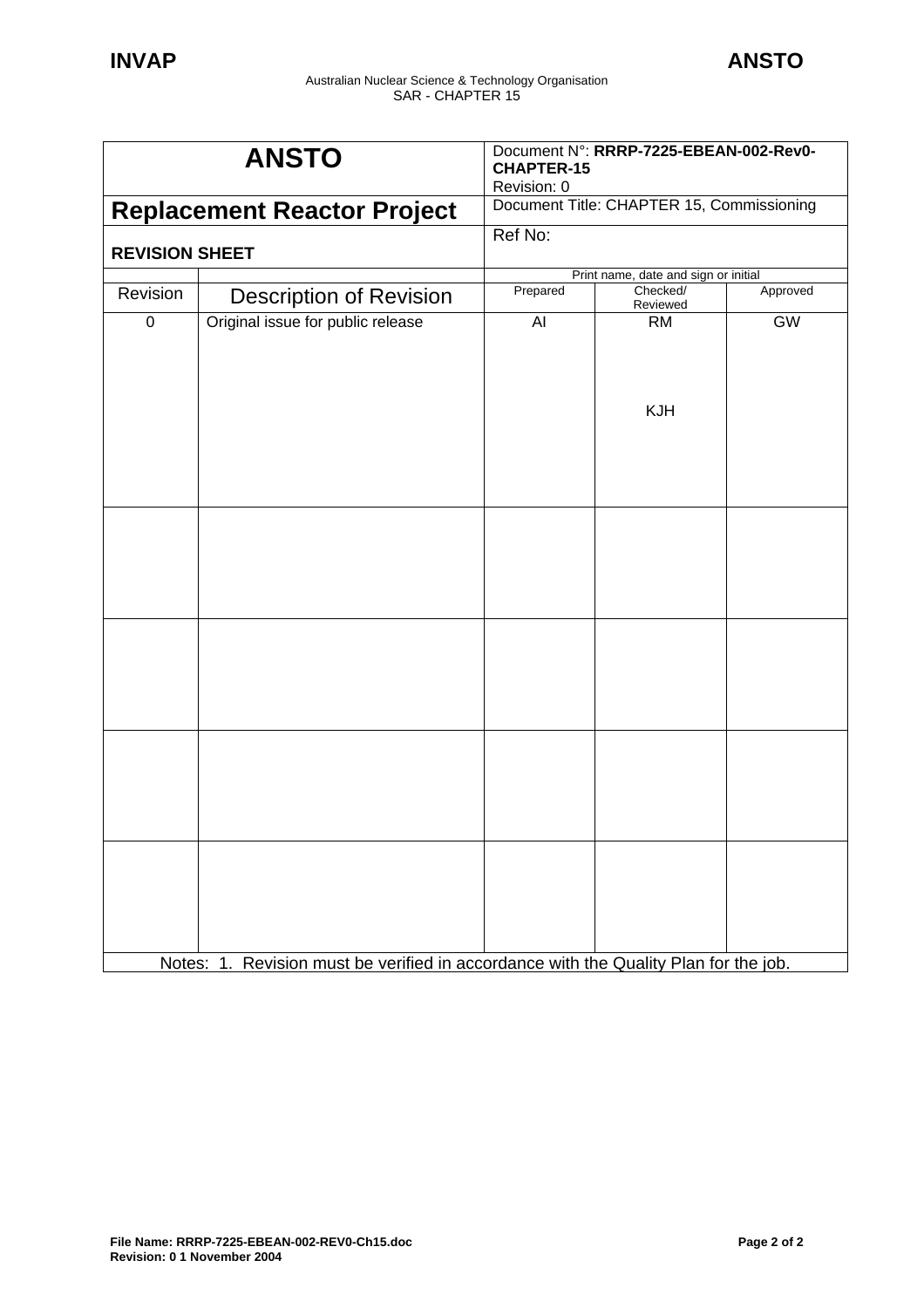#### **TABLE OF CONTENTS**

#### **15 COMMISSIONING**

#### **15.1 Introduction**

#### **15.2 Commissioning Objectives and General Description**

- 15.2.1 Approach to Commissioning
- 15.2.2 Preparation and Implementation of the Commissioning Plan

#### **15.3 Commissioning Organisation & Responsibilities**

- 
- 15.3.1 Management Group<br>15.3.2 Commissioning Grou Commissioning Group
- 15.3.3 Commissioning Teams
- 15.3.4 Construction Group
- 15.3.5 Operation Group
- 15.3.6 Commissioning Safety Review Committee
- 15.3.7 Commissioning Quality Assurance Group

#### **15.4 Commissioning Stages, Tests & Prerequisites**

- 15.4.1 Commissioning Stages
	- 15.4.1.1 Stage A
	- 15.4.1.2 Stage B
	- 15.4.1.3 Stage C
	- 15.4.1.4 Contract Performance Demonstration Tests
- 15.4.2 Commissioning Tests and Prerequisites
	- 15.4.2.1 Staffing Requirements for Test Execution
	- 15.4.2.2 Unexpected Results and Resolution of Non-Conformances
	- 15.4.2.3 Review and Approval of Test Results

#### **15.5 Scheduling**

#### **15.6 Commissioning Procedures, Records, & Reports**

- 15.6.1 Procedures
- 15.6.2 Records
- 15.6.3 Reports

#### **15.7 Verification & Review, Audits & Deviations**

- 15.7.1 Verification
- 15.7.2 Review
- 15.7.3 Control
- 15.7.4 Audits

#### **15.8 Documentation**

- **15.9 Commissioning Quality Assurance Program**
- **15.10 Emergency Procedures**
- **15.11 Radiation Protection Procedures**
- **15.12 Security Procedures**
- **15.13 Limits & Conditions**
- **15.14 Training for Commissioning**

*End of Table of Contents*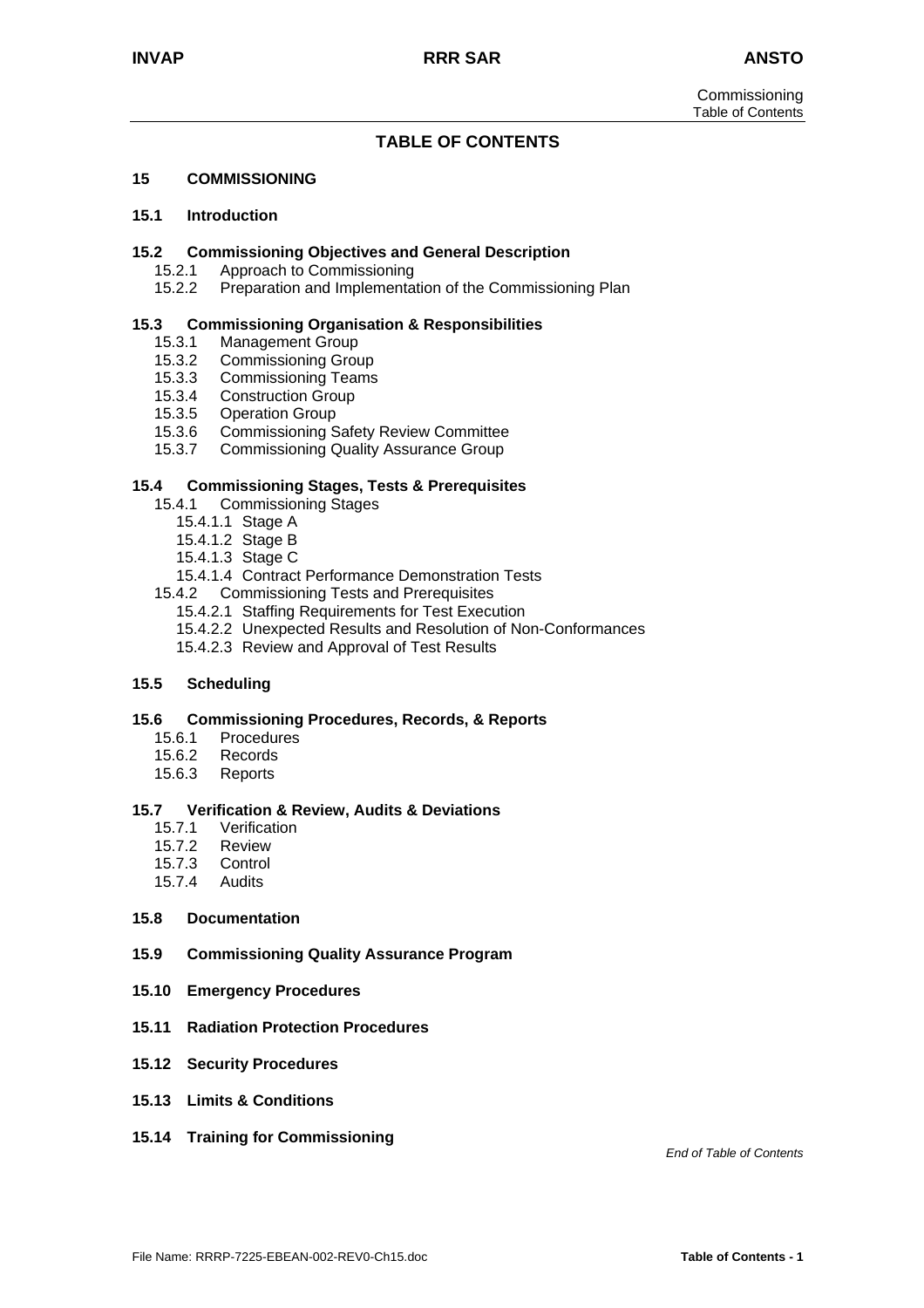## **15 COMMISSIONING**

#### **15.1 INTRODUCTION**

This chapter describes the approach adopted for the planning and execution of the Commissioning Program for the Replacement Research Reactor Facility (the Reactor Facility) in sufficient detail to show that the functional performance of structures, systems and components is being tested, verified and recorded accurately.

The Commissioning Plan ("the Plan") is the sole document by which the total scope of the commissioning activities has been planned, is scheduled (in conjunction with the Contract Master Schedule), and will be implemented and reported in order that the functional performance of structures, systems and components is tested, verified and recorded accurately.

The Plan addresses:

Stage A Commissioning

Stage B1 Commissioning

Stage B2 Commissioning

Stage C Commissioning

Contract Performance Demonstration Tests to fulfil the Contract Performance Acceptance Criteria contained in Contract Annexure 26.

Commissioning of the Reactor Facility is being accomplished in a number of distinct stages. Only the first stage, Stage A, which is being completed prior to the loading of fuel, is being undertaken under the Construction Authorisation.

In addressing Stage A Commissioning, care has been taken to identify and manage the interface with the completion of the construction inspection & testing activities conducted under the CITP. The interface management activities include, but are not limited to:

- a) ensuring a seamless commissioning management organisation across the interface,
- b) the optimum utilisation of resources,
- c) the identification of all training/retraining needs, and
- d) the integration of scheduling of activities.

This approach to interface management has also been adopted in relation to all the other commissioning activities addressed in the Plan.

All inspection & test activities conducted during the construction phase and preceding Stage A Commissioning have been addressed in the Construction Inspection & Test Plan (CITP).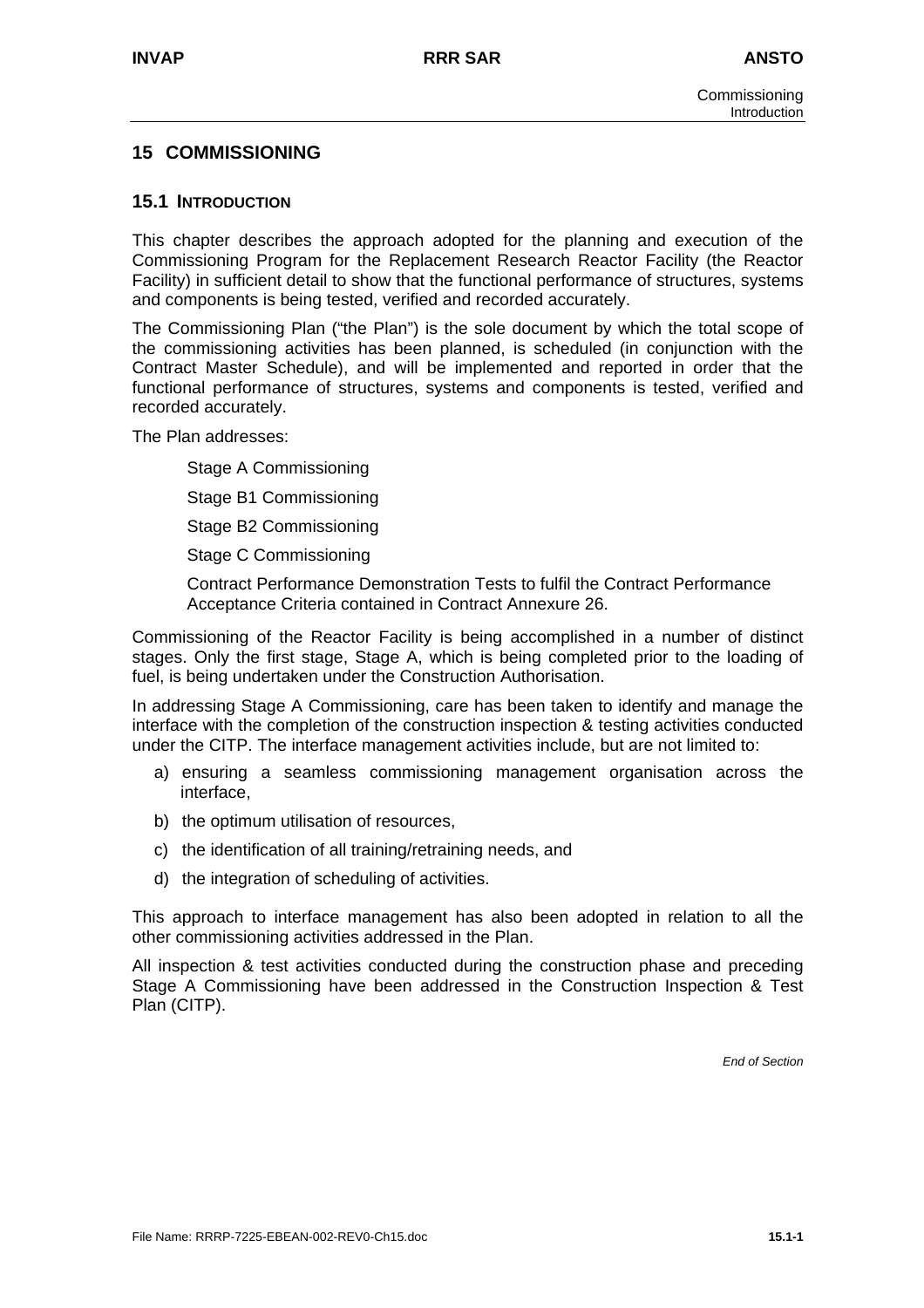## **15.2 COMMISSIONING OBJECTIVES AND GENERAL DESCRIPTION**

The initial tests of the Reactor Facility consist of a series of tests categorised as postinstallation, precommissioning and commissioning tests. The post-installation tests commence with the completion of system/component installation. The precommissioning test phase begins after completion of the post-installation tests of the systems and continues until the completion of systems tests. Precommissioning tests are run on individual systems, and are directed towards establishing that the system is ready for commissioning. The commissioning test phase begins with final integration tests followed by fuel loading and terminates with the completion of the power ascension tests. Commissioning tests are aimed to demonstrate the performance of key safety systems and test the integration between the different systems.

Post installation tests are run under the organisational, procedural and control framework of the Construction, Inspection and Test Plan.

Precommissioning tests are run under the organisational, procedural and control framework of the Precommissioning Test Phase Plan.

Commissioning tests are run under the Plan, which presents the top level RRR Project strategy and plan for:

- a) Organisation and management of the commissioning effort
- b) Planning and scheduling of the commissioning
- c) Successful testing and verification of the functional performance of the facility systems in accordance with the project schedule within budget and with the required quality standards
- d) Organisation and arrangements to carry out the Contract Performance Demonstration Tests

The Plan gives the framework for all the activities needed to carry out the commissioning tasks from the end of the pre-commissioning test phase up to completion of power ascension tests.

Although the commissioning goals are fulfilled at the end of Stage C commissioning, the Plan excludes the stage where the Contract Performance Demonstration Tests are executed. These tests are performed with the plant and the facility staff in accordance with the arrangements foreseen to operate the facility routinely. This stage is performed with the Reactor Facility in the operation phase following power ascension tests and with the operating organisation in place.

## **15.2.1 Approach to Commissioning**

Commissioning results in an operational system, i.e. all components tested and verified to be in accordance with their design intent, operating and maintenance procedures available and in place, and the operation staff able to operate a fully operational reactor facility.

Commissioning is carried out to demonstrate that:

a) The plant systems and subsystems operate together in an integrated manner in accordance with the design objective and meet the performance criteria regarding operational requirements, occupational safety requirements and nuclear safety requirements.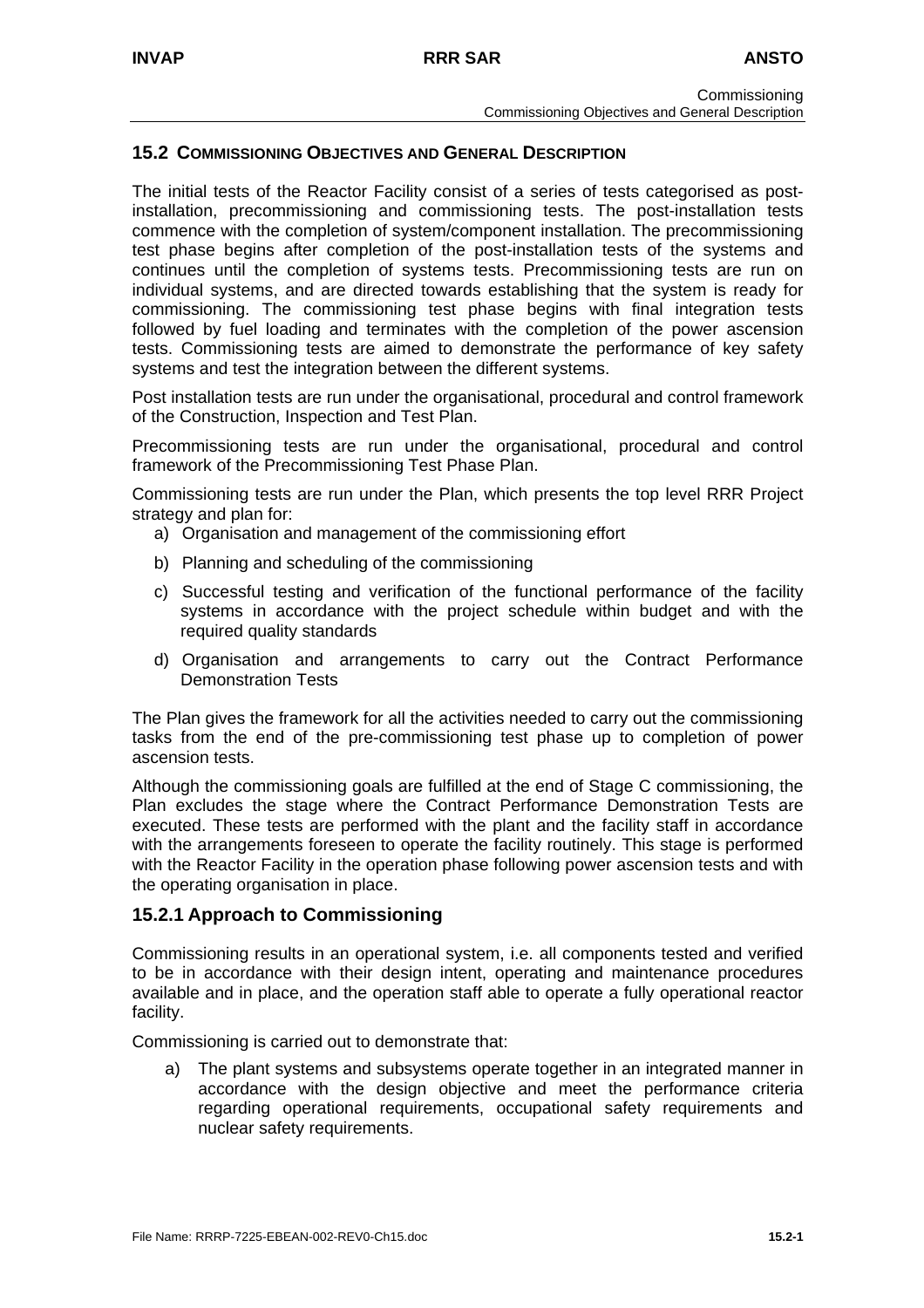**Commissioning** 

- b) The documentation is adequate for full facility operation describing accurately the plant and procedures.
- c) Staff skills are appropriate to operate the plant in accordance within occupational health and safety requirements and regulatory requirements.
- d) The facility performs as designed.
- e) The plant interfaces appropriately with site facilities.
- f) The measurable parameters of items performing safety functions comply with the intents of design as stated in the safety case.
- g) During the Contract Performance Demonstration Tests, tests are run to demonstrate compliance with the Contract Performance Acceptance Criteria.

The commissioning phase will give opportunity to ANSTO staff to obtain practical experience in the operation of equipment and systems.

The Commissioning phase is organised into several stages, each with its own objectives and procedures.

The commissioning is managed by an organisation composed of different groups each with its defined objectives and responsibilities during the different commissioning stages.

The Commissioning arrangements are consistent with the guidelines and recommendations of:

IAEA Safety Standards Series, "Commissioning of Research Reactors", Draft Safety Guide, NS259 NS-G1 draft 5, March 2000 (ex Safety Series 35-G4, "Safety in the Commissioning of Research Reactors").

IAEA, 50-C/SG/Q12, Quality Assurance in Commissioning.

In addition, the Commissioning Program is making full use of the experience gained:

- a) by ANSTO in the operation and maintenance, including the conduct of major shutdowns, on HIFAR during the 40+ years of its successful operation, and
- b) by INVAP during their 25 years of involvement in the design, construction and commissioning of research reactors and associated nuclear facilities.

## **15.2.2 Preparation and Implementation of the Commissioning Plan**

The Commissioning Program has been prepared and is being implemented and reported under the auspices of the Commissioning Plan which has been prepared co-jointly by ANSTO and INVAP/JHEDI. The finalisation of the Commissioning Plan by ANSTO and INVAP/JHEDI occurred in June 2004.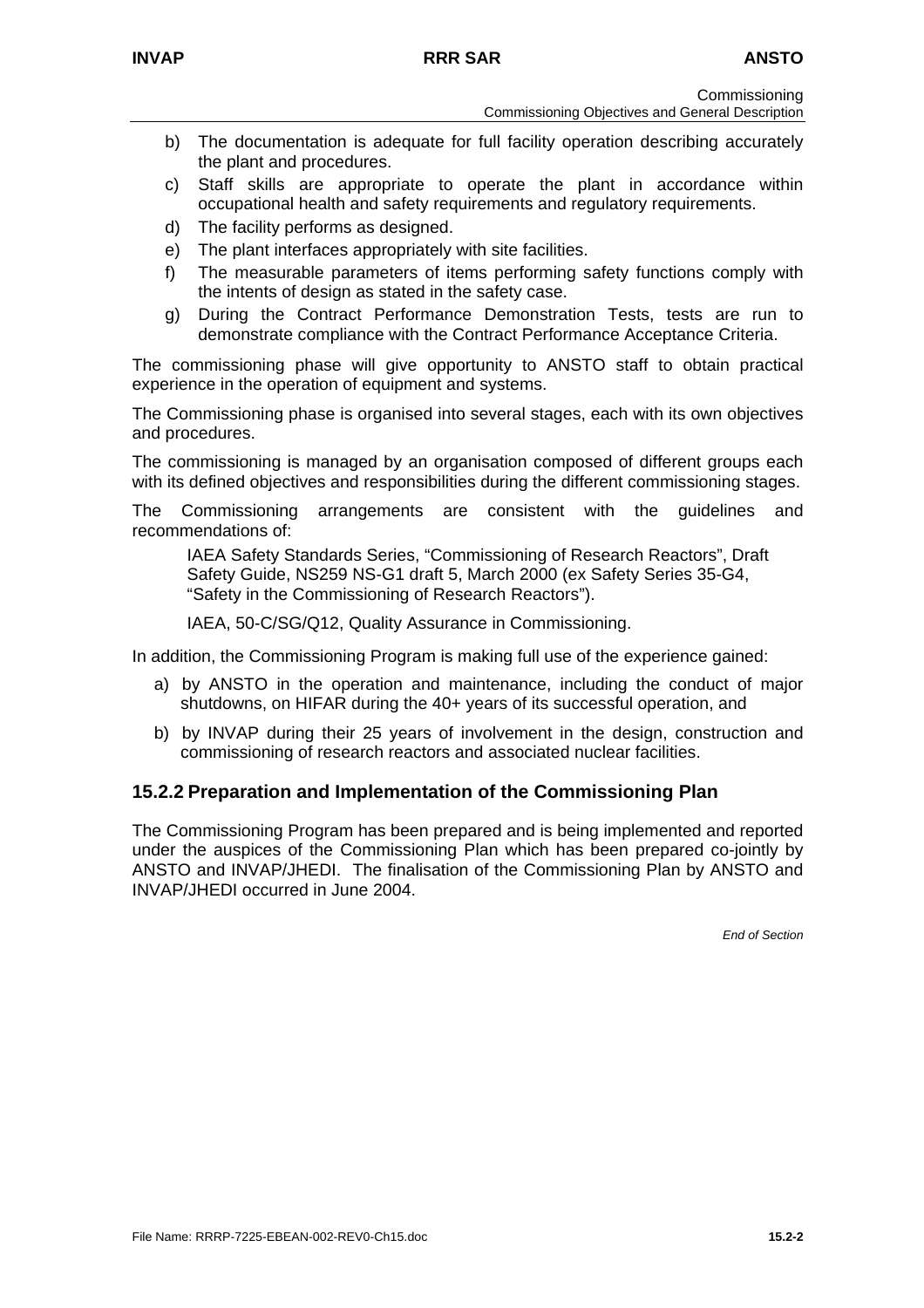## **15.3 COMMISSIONING ORGANISATION & RESPONSIBILITIES**

The carrying out the commissioning of the Reactor Facility requires the establishment of a special organisation that is different from the one used in the earlier project phases and the one that will finally operate the Reactor Facility. The organisation is based on several groups and managers that are responsible for managing and carrying out the commissioning activities.

The groups are as follows:

Management Group.

Commissioning Group.

Construction Group.

Operation Group.

Commissioning Safety Review Committee.

Commissioning Quality Assurance Group.

These groups include personnel from ANSTO, INVAP and its subcontractors that have been part of the project delivery from design to construction and installation and are thus knowledgeable with respect to the design of the Reactor Facility.

Commissioning of the facility is overseen by the Management Group, which is chaired by ANSTO's Project Manager.

The commissioning is organised in several stages as explained below. The commissioning functional chart for stage A is shown in Figure 15.3/1 whilst the functional chart for stages B1, B2 and C is shown in Figure 15.3/2.

For the Contract Performance Demonstration Tests the organisation is modified to be that of the operating facility.

#### **15.3.1 Management Group**

The Management Group has the authority of the ANSTO Executive Director and the INVAP CEO to conduct all activities associated with the Commissioning Program.

The Management Group is composed of:

- a) the ANSTO RRR Project Manager,
- b) the INVAP Project Director,
- c) the INVAP Vice President, Nuclear Division,
- d) the ANSTO Director, Government and Public Affairs,
- e) the ANSTO Director, Safety and Radiation Science, and
- f) the ANSTO Director, Nuclear Technology,

Their principal role is to provide all necessary resources and support to the Commissioning Group (described below) and to provide strategic oversight.

The ANSTO RRR Project Manager represents ANSTO in administration of the contract throughout the commissioning.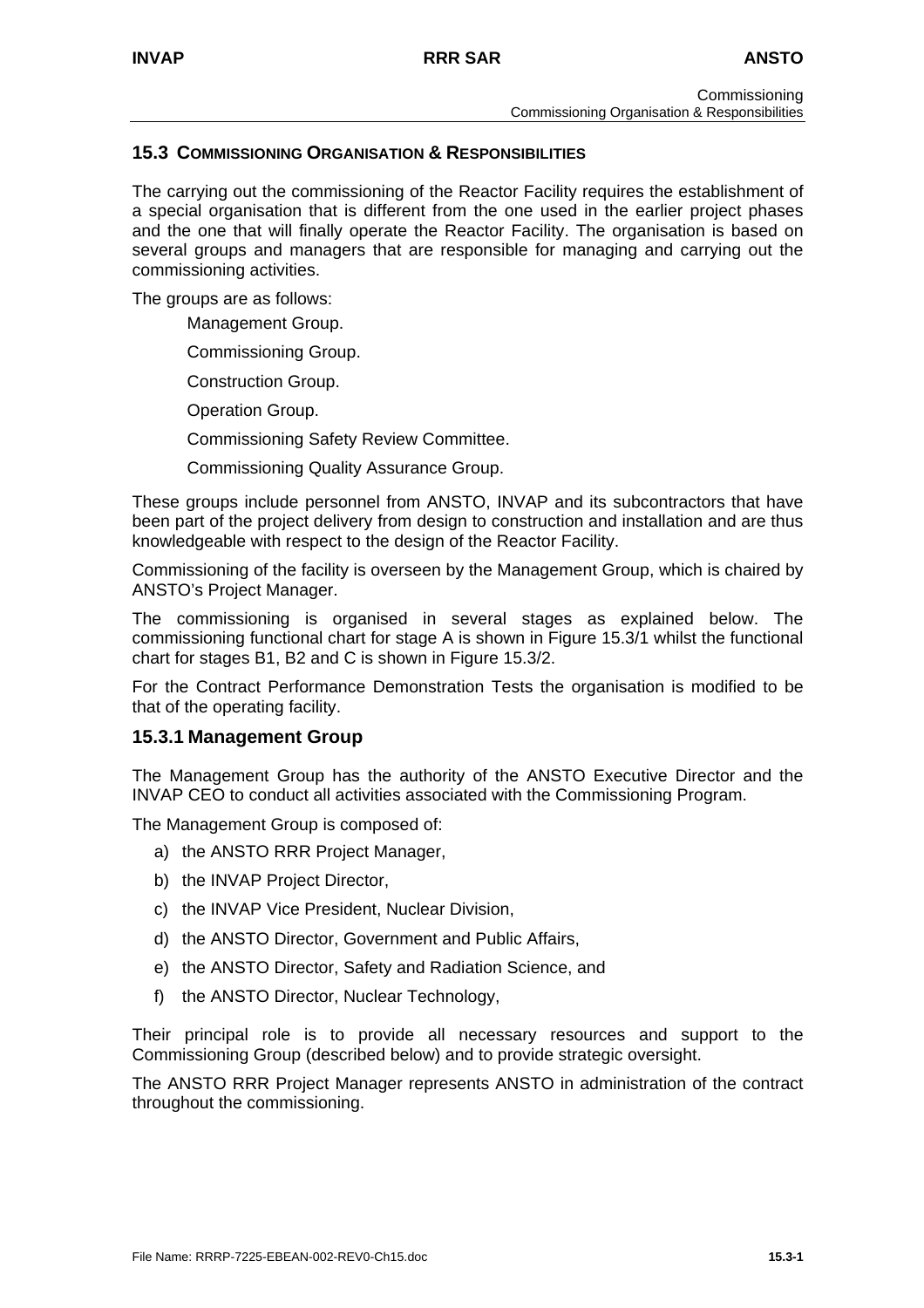**Commissioning** 

Commissioning Organisation & Responsibilities

The INVAP Vice President, Nuclear Division and Project Director will provide the resources of INVAP and their various contractors and sub-contractors to fulfil the needs of the contract.

The ANSTO Director, Government and Public Affairs, provides the interface between the Project and ANSTO stakeholders.

The ANSTO Director, Nuclear Technology ensures access to resources in reactor engineering, reactor physics and reactor operation required for commissioning and ongoing operation of the RRR.

The ANSTO Director, Safety and Radiation Science brings to the Management Group access to resources with knowledge in radiation protection, licensing and workplace safety. The Management Group has the following collective responsibilities:

- a) Appointing authorities and responsibilities for the commissioning groups;
- b) Reviewing the planning and execution of the commissioning;
- c) Authorising the starting of the commissioning stages;
- d) Establishing lines of communication, personal qualification and training requirements, and commissioning plan reviews;
- e) Managing the activities in the interface between participating groups;
- f) Ensuring the availability of an adequate number of properly trained, experienced, qualified and, where required, authorised personnel to carry out the commissioning activities;
- g) Ensuring that appropriate action is taken to correct any deficiencies identified during commissioning;
- h) Ensuring that the resources necessary to carry out commissioning activities are available.

## **15.3.2 Commissioning Group**

The Commissioning Group is responsible to the Management Group for arranging commissioning of the RRR in accordance with the conditions of the contract and the licences issued by ARPANSA.

The Commissioning Group consists of:

Commissioning Manager (INVAP)

RRR Project Engineering Manager (ANSTO)

Commissioning Reactor Manager (ANSTO)

The Commissioning Manager is responsible for planning, organising and management of all commissioning work, including preparation of the Commissioning Plan, the commissioning safety case, and the procedures and instructions for tests.

The RRR Project Engineering Manager brings his technical knowledge and experience gained throughout the design and construction stages of the project and makes available resources from within ANSTO's RRR project organisation to participate in commissioning activities.

The Commissioning Reactor Manager is responsible for providing the resources of the operating organisation to witness cold commissioning activities and to support the hot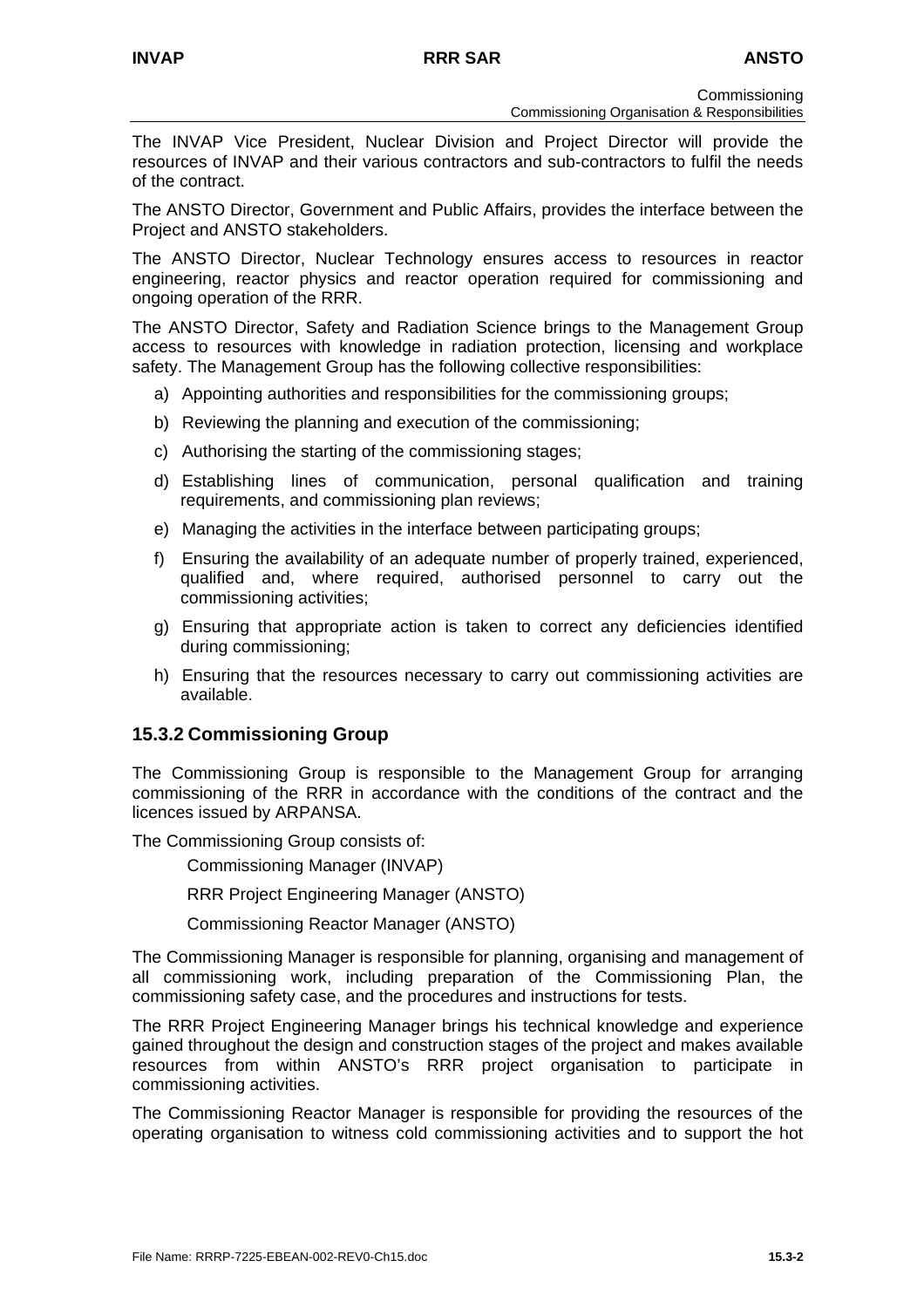commissioning. The Commissioning Reactor Manager will be responsible for the safety of the facility under the terms of any operating licence.

The Commissioning Group organises the commissioning of systems and components.

The Commissioning Group is responsible for:

- a) Interacting with the appropriate groups to establish, prior to the commissioning, commissioning tests objectives, requirements, plans and acceptance criteria;
- b) Planning in advance commissioning tests and preparing the commissioning schedule, detailed time schedules and procedures which include sequencing, prerequisites for tests, review points, and manpower and equipment requirements;
- c) Monitor the progress of the Commissioning phase
- d) Implementing procedures that ensure orderly transfer of responsibility from the Construction Group to the Operation Group for structures, systems and components, including identification of special precautions for partly installed or deficient systems;

#### **15.3.3 Commissioning Teams**

Commissioning teams are formed to undertake planning, preparatory work and commissioning tests on reactor systems.

Membership of the teams is determined by the Commissioning Group and includes personnel with knowledge and experience appropriate to the system to be commissioned and tests to be undertaken. The teams include ANSTO and INVAP staff who have previously been involved in the detailed design and engineering activities, including the staff from both ANSTO and INVAP involved in the development and implementation of the Construction Inspection & Test Plan (CITP) throughout the design and installation stages of the project. Personnel from the Operation Group comprising operators and maintainers from INVAP and ANSTO are also included in the Commissioning Teams to operate the systems. Other personnel from ANSTO and members of the Construction Group involved in the construction and installation are included in Commissioning Teams as required.

INVAP personnel allocated to the Commissioning teams provide support to the Commissioning Manager in ensuring compliance with responsibilities for Commissioning, including:

- a) Establishing, prior to the commissioning, commissioning tests objectives, requirements, plans and acceptance criteria;
- b) Planning in advance commissioning tests and preparing the commissioning schedule, detailed time schedules and procedures which include sequencing, prerequisites for tests, review points, and manpower and equipment requirements;
- c) Prepare commissioning test procedures
- d) Ensuring that the prerequisites for the commissioning tests are satisfied and confirming that the written procedures are adequate;
- e) Ensuring that the commissioning procedures comply with the appropriate radiological safety rules and regulations;
- f) Conducting the commissioning tests;
- g) Resolving difficulties during test execution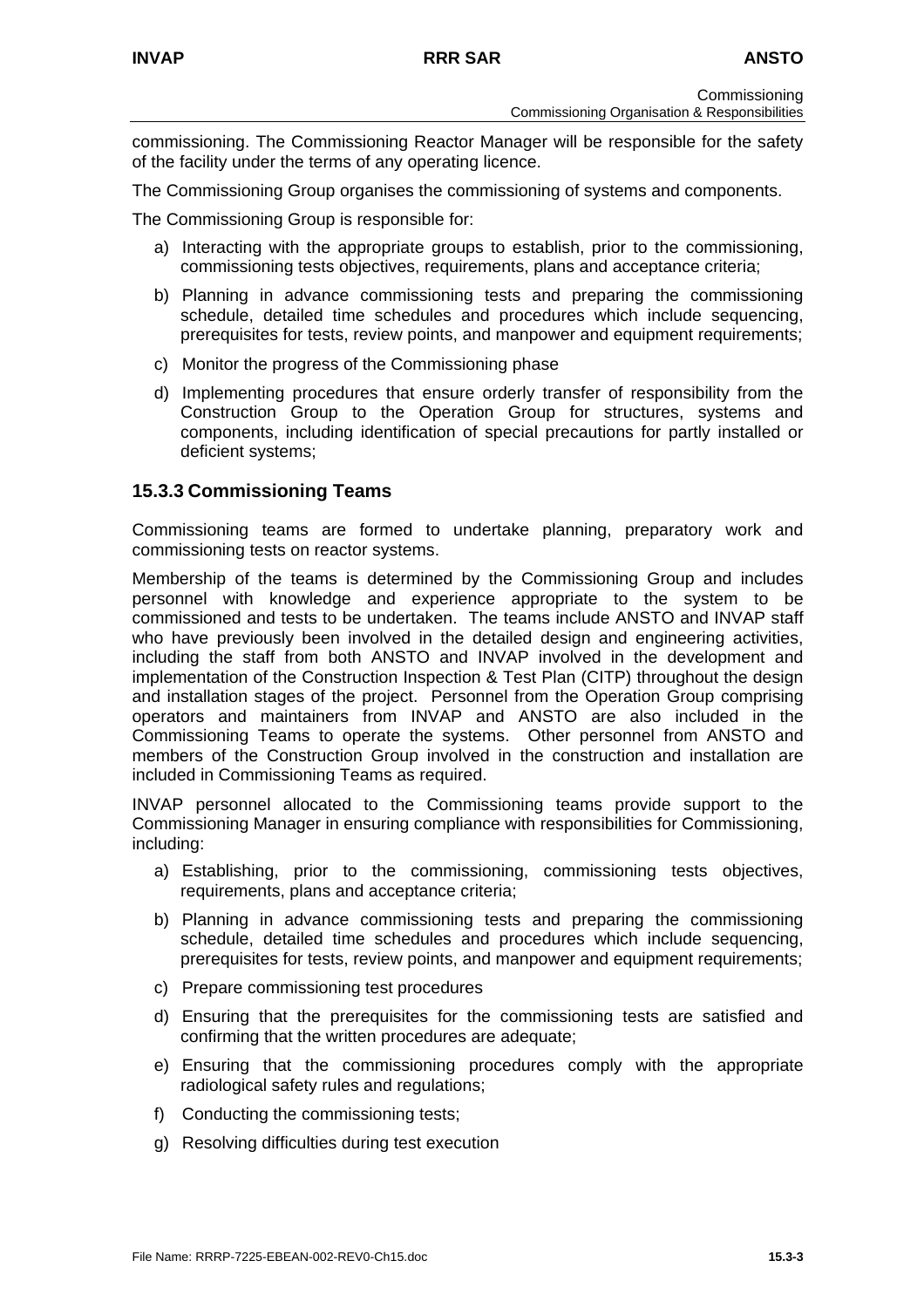- h) Issuing reports, preparing test records, certificates and completion assurance documentation;
- i) Withdrawing or removing procedures and equipment used during commissioning but not appropriate to plant operation.

## **15.3.4 Construction Group**

At the commencement of the construction phase, INVAP established a site Construction Group under its overall supervision. This group will continue during the commissioning providing support to the Commissioning Group as required.

The Construction Group is responsible for:

- a) Ensuring that the installation of systems and subsystem components has been completed in accordance with design requirements and specifications, and that they are maintained in such a way as to prevent deterioration before being handed over to the Operation Group;
- b) Providing test certificates, as-built documentation, or records highlighting design changes and deviations that may have been approved and implemented during the construction phase;
- c) Transferring the responsibility and knowledge on the installed systems to the Operation Group;
- d) Correcting deficiencies identified during commissioning;
- e) Correcting non-conformances from construction and installation phase and revise documentation if necessary;
- f) Assisting the Commissioning Group in formulating test objectives and acceptance criteria, in evaluating test results, in correcting non-conformance and in revising documentation as necessary;
- g) Assisting the Commissioning Group and Operation Group during the execution of commissioning activities;
- h) Maintaining the equipment necessary to carry out commissioning activities, including the calibration of such equipment.

## **15.3.5 Operation Group**

An Operation Group is set up to operate the facility in accordance with the applicable plant documentation and commissioning procedures and requirements.

The Operation Group consists of ANSTO and INVAP personnel who have been trained in their respective roles as part of a comprehensive training program.

The ANSTO personnel are drawn in large part from Nuclear Technology and trained in accordance with the procedures and operating instructions developed under the Plan.

INVAP representatives from the Operation Group have participated in development of the Plan, and will operate the systems during Stage A Commissioning and provide guidance and oversight to ANSTO operators during Stage B and C Commissioning.

ANSTO representatives from the Operation Group have also participated in the development of the Plan and will witness the Stage A Commissioning and operate all systems in accordance with the operating procedures during Stage B and C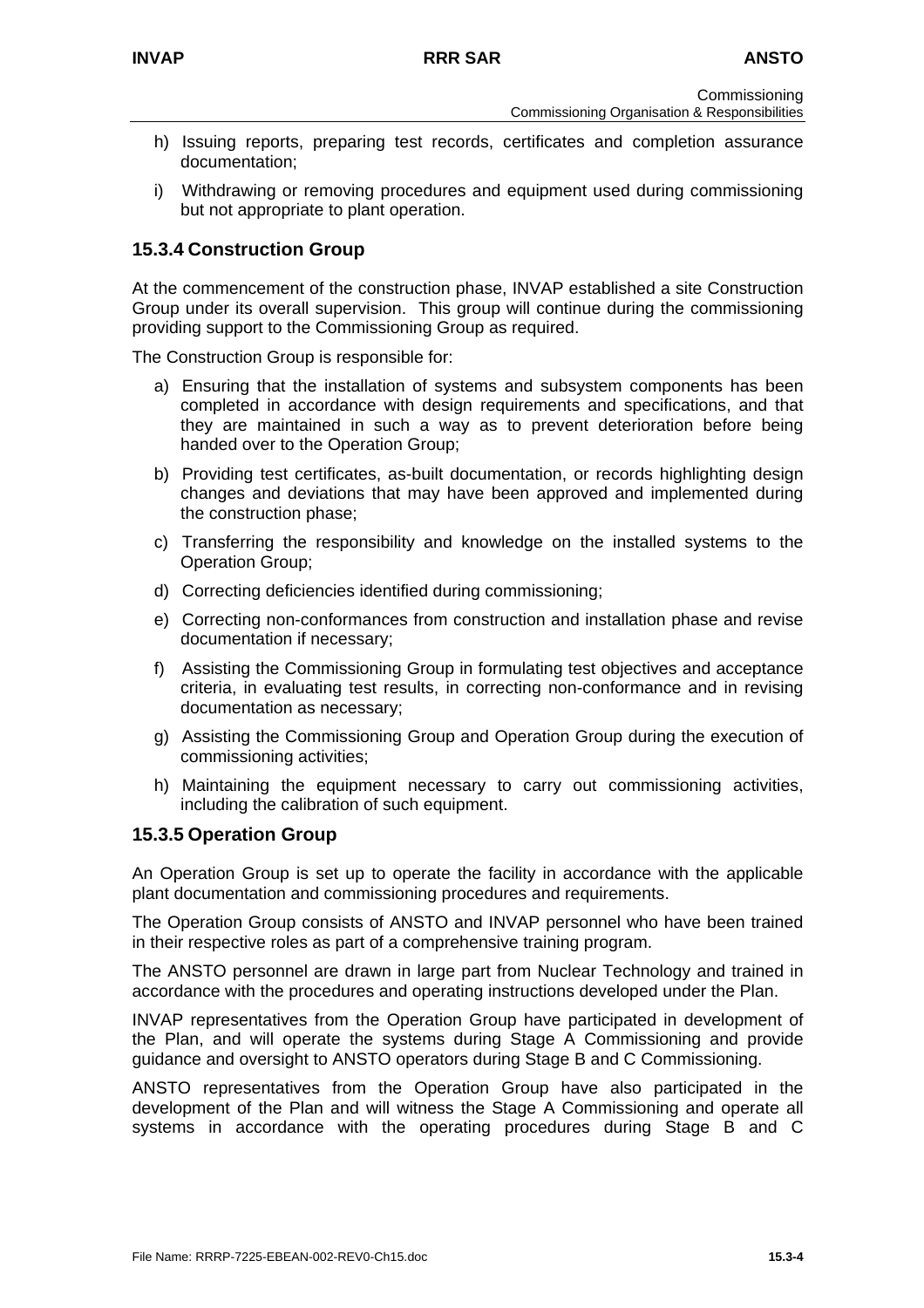**Commissioning** Commissioning Organisation & Responsibilities

Commissioning, and during the conduct of the Contract Performance Demonstration Tests.

Ultimately the ANSTO personnel will operate the Reactor Facility following commissioning, performance demonstration and hand over to ANSTO as an operating facility both during and after the initial support period provided by INVAP.

During Stage A Commissioning, the group are being managed by an INVAP representative with the active participation of the Commissioning Reactor Manager. From stage B onwards, the group is headed by the Commissioning Reactor Manager, who is responsible for nuclear and conventional safety issues. INVAP is providing support during this time.

The personnel are to be accredited by the Commissioning Reactor Manager as appropriate, taking into consideration the training received during the previous project stages. Accreditation is required for stage B and beyond for staff who control the operation of the plant.

The Operation Group is responsible during the entire commissioning phase for:

- a) Operating all systems in accordance with procedures, as indicated in the plant documentation, and gaining experience in the operation of the facility,
- b) Carrying out necessary maintenance activities on items transferred from the custody of the Construction Group to the Operation Group following Stage A;
- c) Satisfying itself that the systems being received comply with the design and safety requirements, and accepting the responsibility for the transferred systems; and
- d) Assisting the Commissioning Group in any way necessary to accomplish the commissioning goals.

## **15.3.6 Commissioning Safety Review Committee**

A Commissioning Safety Review Committee (CSRC) has been formed to consider nuclear and radiation safety implications of all Quality Audit reports during the hot commissioning phase of the project. It is also responsible for reviewing the safety implications of proposed hot commissioning tests and for making recommendations to the Management Group and the Commissioning Group on proposed tests based on safety considerations.

The CSRC has the following membership:

ANSTO Director, Safety & Radiation Science,

ANSTO RRRP Safety & Licensing Manager,

ANSTO SAR Responsible Officer,

INVAP Safety Analyst, and

INVAP Design Representative.

## **15.3.7 Commissioning Quality Assurance Group**

A Commissioning Quality Assurance Group has been set up, headed by the Commissioning QA Manager (INVAP) and consisting of quality assurance personnel from ANSTO and INVAP. The Commissioning QA Manager reports directly to the Management Group.

The Commissioning Quality Assurance Group assists the Commissioning Manager: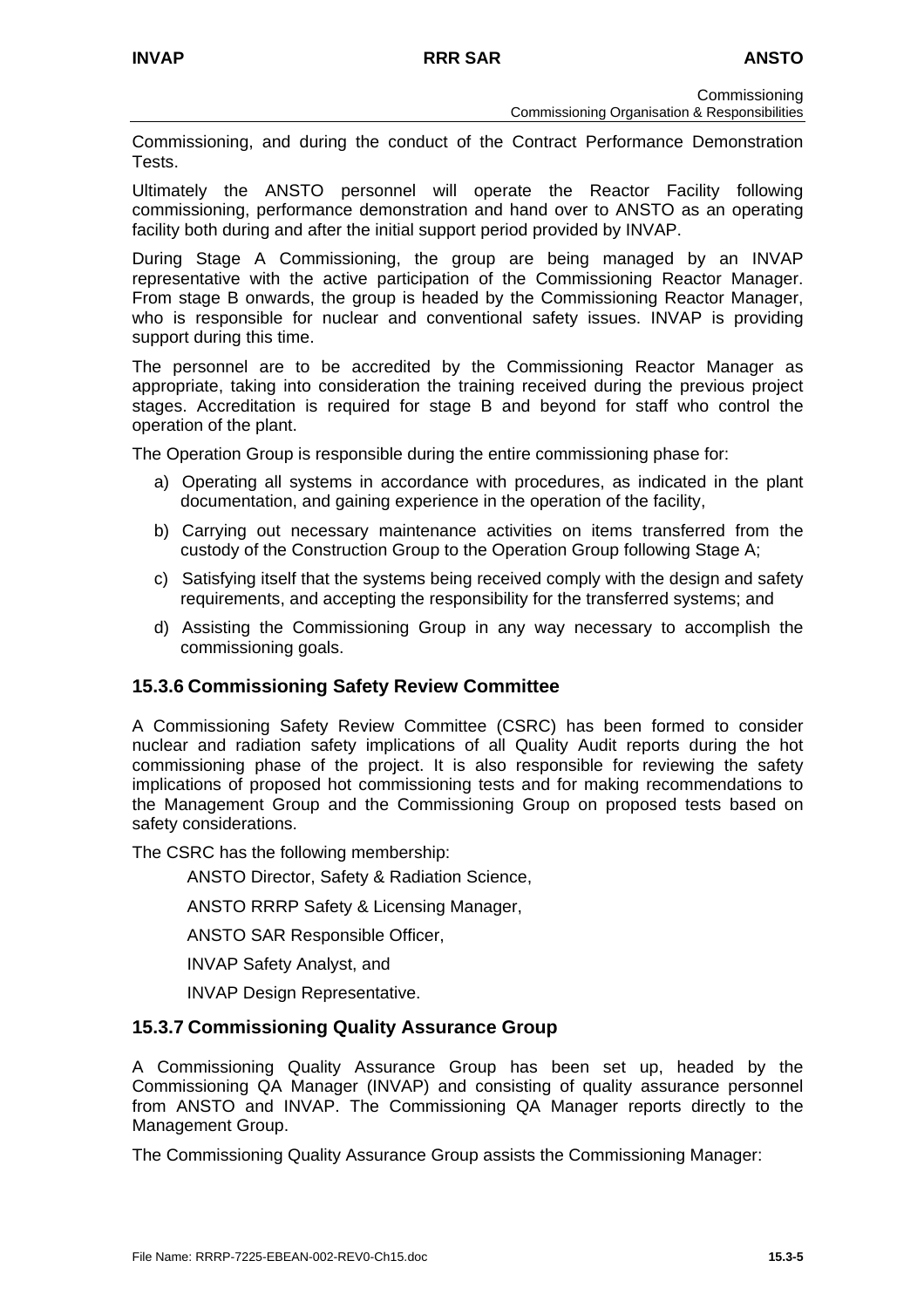- Commissioning Commissioning Organisation & Responsibilities
- a) In the implementation of the Commissioning Quality Plan,
- b) In the overview and provision of advice in relation to the preparation of the commissioning procedures contained in the Plan, and
- c) Monitoring commissioning activities for conformance with the Commissioning Quality Plan

The Commissioning Quality Assurance Group is responsible for the internal audit of the Plan throughout all stages of its development and implementation. The Commissioning QA Manager also ensures that, in conjunction with the Management Group, external audits are conducted during the development and implementation of the Plan.

The Commissioning Quality Assurance Group is responsible for:

- a) Preparation of the Commissioning Quality Assurance Plan,
- b) Assisting the Commissioning Manager and the Management Group in the implementation and enforcement of the Commissioning Quality Assurance Plan and other general procedures,
- c) Co-ordinating inspections of implementation of the Commissioning Plan,
- d) Maintaining and updating the Commissioning Plan documentation, including test records,
- e) Auditing commissioning activities, and
- f) Maintaining suitable test and calibration records of the equipment and tools being commissioned.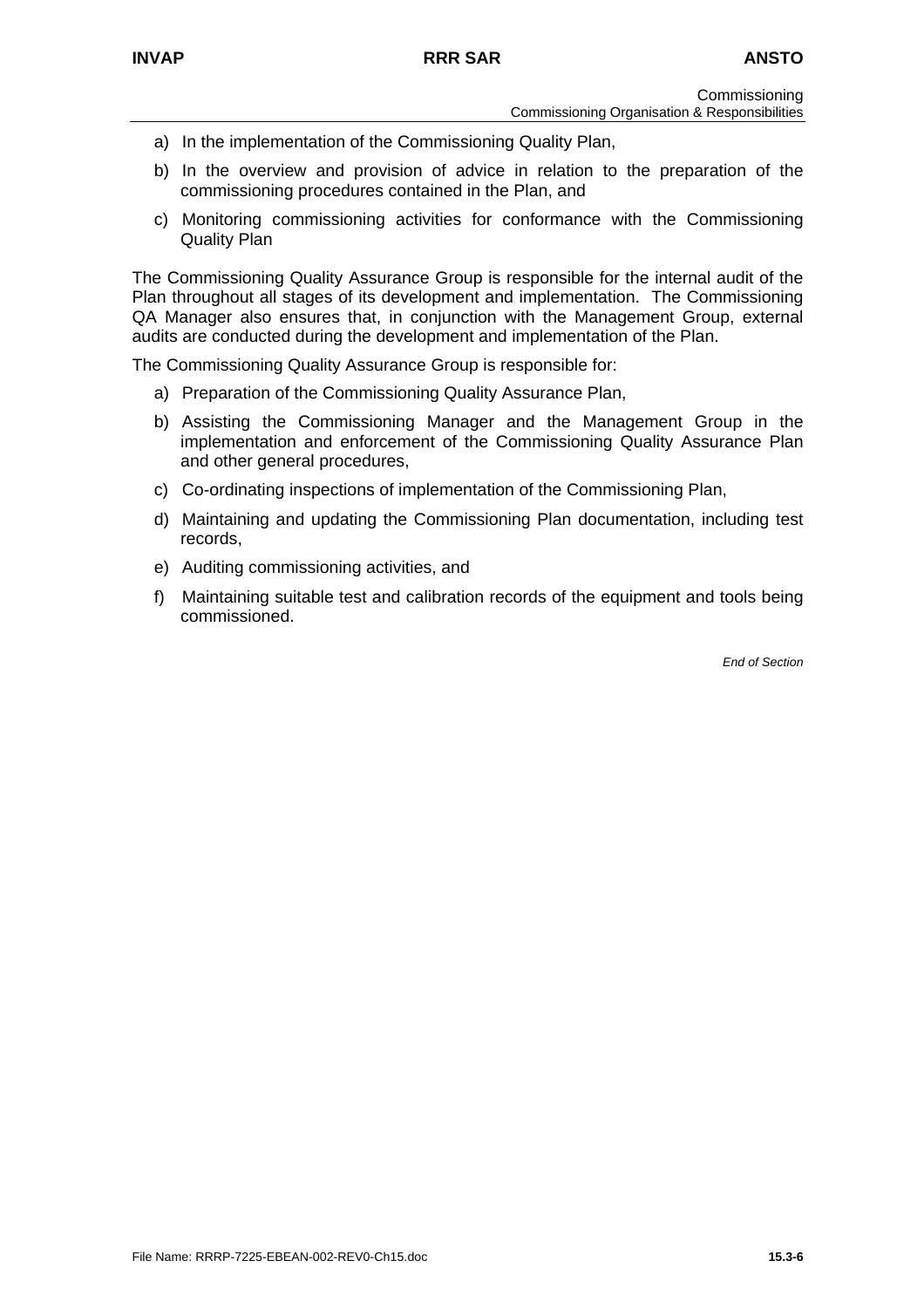**INVAP RRR SAR**

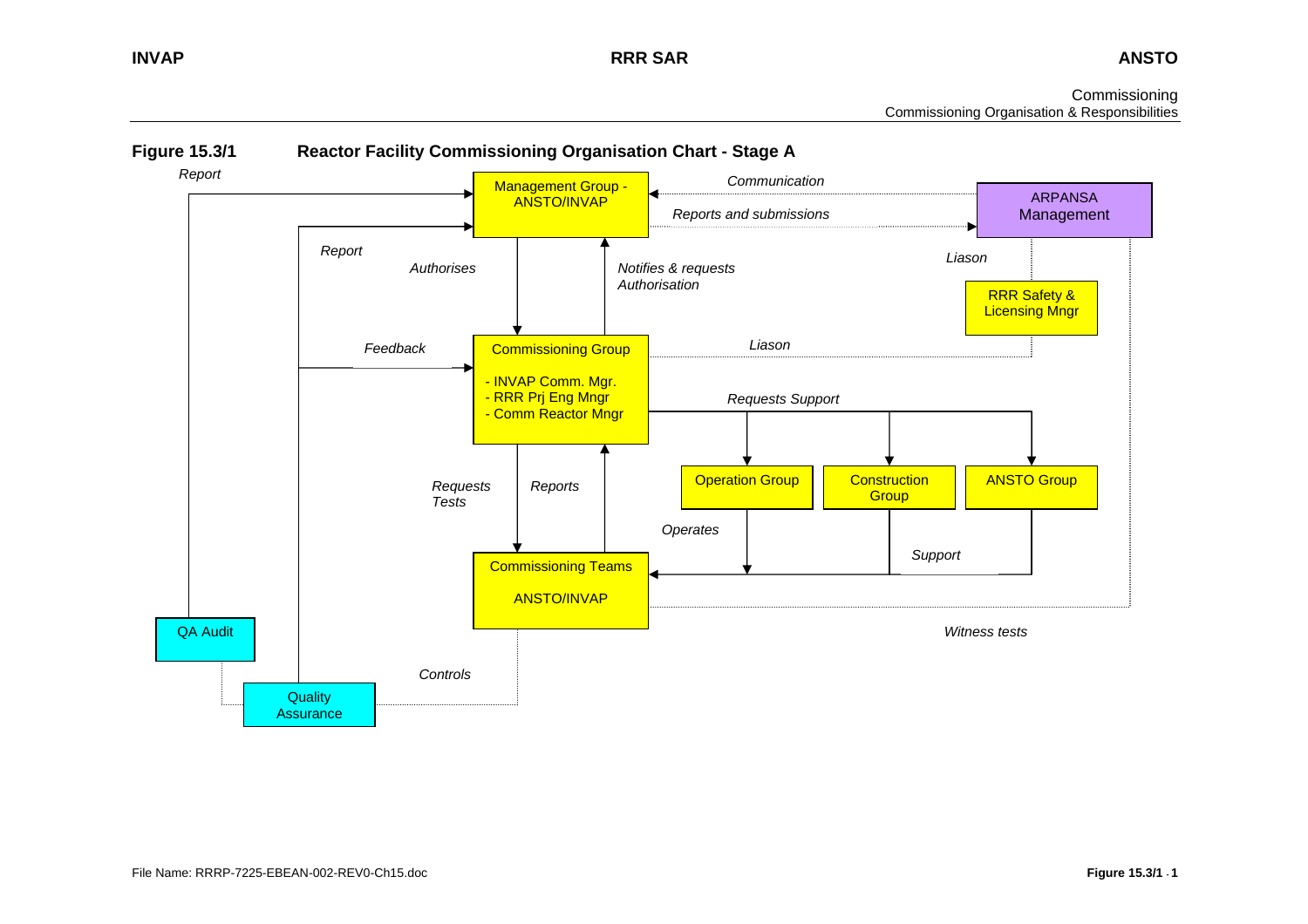

#### **Figure 15.3/2 Reactor Facility Commissioning Organisation Chart - Stages B1, B2, and C**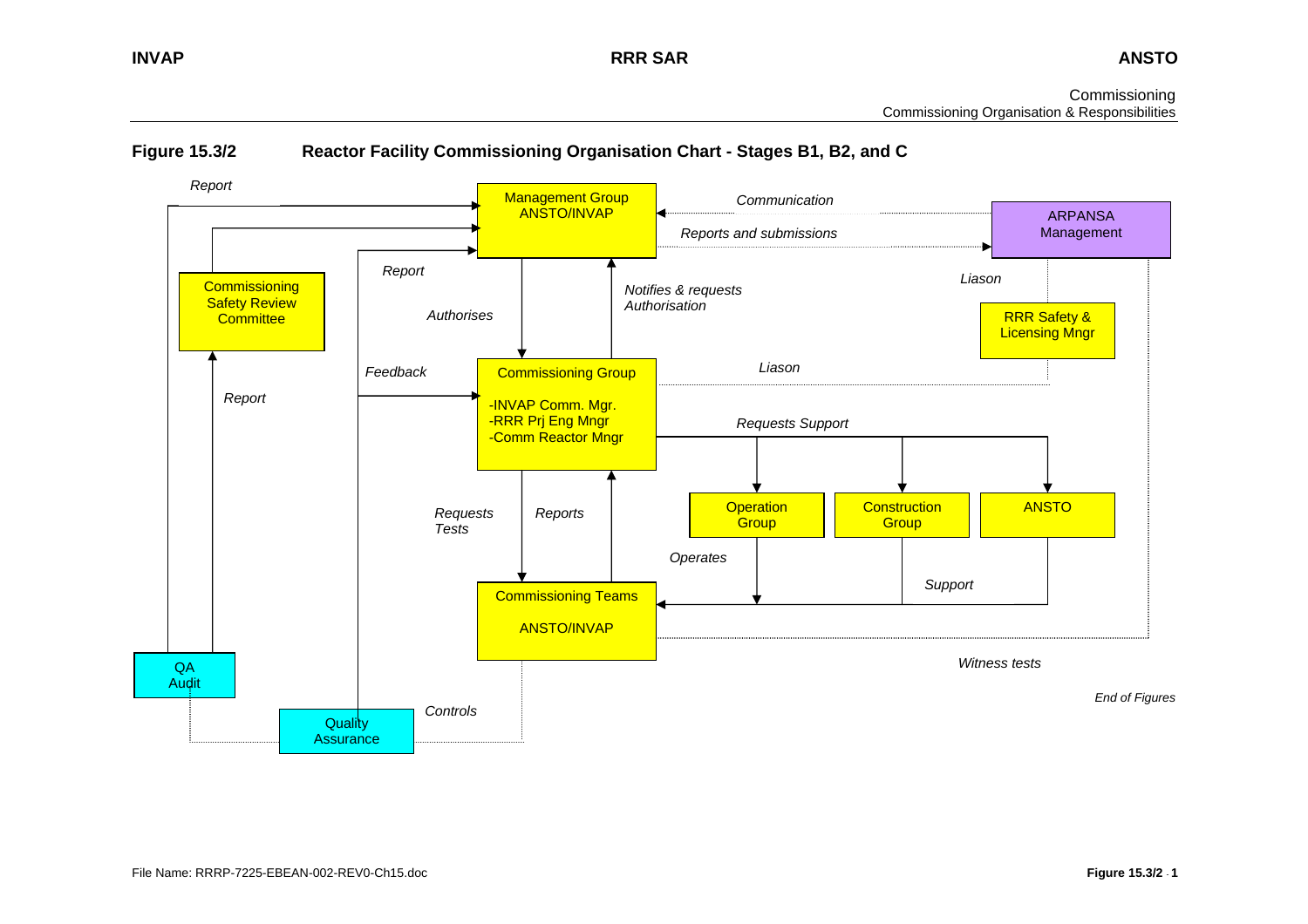## **15.4 COMMISSIONING STAGES, TESTS & PREREQUISITES**

## **15.4.1 Commissioning Stages**

In order to ensure optimum use of resources and efficient planning, the commissioning phase has been divided into stages:

Stage A for the pre-fuel loading tests.

Stage B for the fuel loading and approach to criticality tests.

Stage C for power ascension and power tests.

A specific plan covering each commissioning stage has been developed. Each plan includes basic information on tests to be carried out in that stage, the general considerations and prerequisites, and the proposed schedule and other organisation and planning information required for the stage.

The planning and design of all the commissioning tests have taken into consideration the reactor operational states. In addition, attention has also been given to relevant anticipated operational occurrences such as loss of offsite power.

The commissioning activities regarding irradiation and neutron beam facilities have been integrated into the framework of the Plan. However, commissioning tests of these facilities are being scheduled and organised so as not to interfere with the planned commissioning activities for the Reactor Facility.

#### **15.4.1.1 Stage A**

Stage A tests consist of those system integration tests conducted following completion of construction related inspections and tests, but before fuel loading. The tests are designed to demonstrate the capability of systems to meet performance requirements and to provide assurance that all systems are ready for initial loading of Fuel Assemblies.

The start of Stage A is being managed as an interface with the completion of the construction inspection and testing activities. Appropriate release certificates are providing evidence that previous steps have been executed in accordance with the project procedures.

#### **15.4.1.2 Stage B**

Stage B starts with progressive loading of fuel into the reactor core, bringing the reactor critical for the first time and the low power tests. The low power tests will demonstrate that the reactor and its systems can be started up and shutdown in a safe manner. Neutronic parameters of the core and performance of the shutdown systems will be measured.

Stage B is split into two sub-stages, namely, the stages prior to (B1) and after (B2) the first criticality has been reached.

Stage B2 includes reactor operation at a power level such that all the nucleonic instrumentation channels are above their operational threshold.

#### **15.4.1.3 Stage C**

At Stage C, the reactor is operated at increasing power levels up to 100% of full power.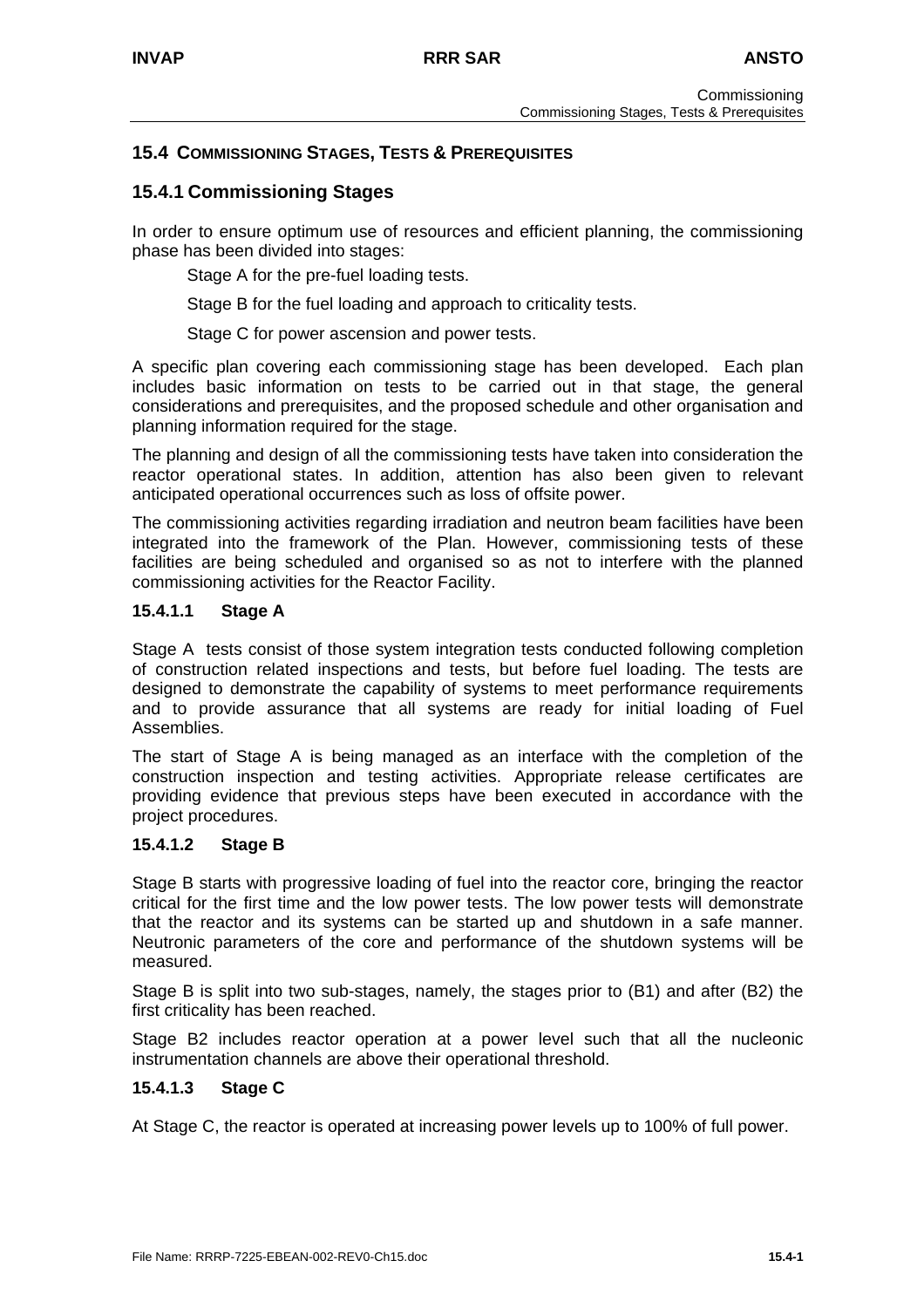Stage C includes thermal balance tests and its correlation with the nucleonic instrumentation readings. It also includes, where appropriate, the verification of the effectiveness of the biological shielding.

## **15.4.1.4 Contract Performance Demonstration Tests**

The Contract Performance Demonstration Tests are undertaken to show compliance with the Contract Performance Acceptance Criteria specified in the Conditions of Contract. The tests are considered as part of the commissioning although the plant is considered fully operational at the completion of Stage C. They are included in this chapter for completeness even though they form no part of the safety case for the Reactor Facility.

Contract performance demonstration involves the measurement of a series of parameters as required in the contract between ANSTO and INVAP for the construction of the facility. Those parameters that are safety related are addressed as part of the commissioning phase.

There are some performance related parameters (i.e. neutron spectra in a given irradiation facility, neutron flux distribution within the irradiation facilities, and others), which can be conveniently undertaken while Stage B and C Commissioning are being carried out. Therefore these measurements will be performed between commissioning tests, or in the periods between commissioning stages.

The formal Contract Performance Demonstration Test stage follows the completion of Stage C Commissioning and in this sense is the beginning of the commercial operation phase.

The Reactor Facility operating procedures, manuals and plans are replaced from the commissioning version to the versions to be used during the operation phase and incorporate the experience gained during the commissioning.

While a review of operation manuals and procedures will have already taken place during precommissioning tests, a final verification of the adequacy of the maintenance and operation procedures is undertaken during Stage C and adopted for the Contract Performance Demonstration Tests.

By the time the Contract Performance Demonstration Tests are executed, the facility capability regarding its safe operation will have already been demonstrated during commissioning stages A, B and C.

## **15.4.2 Commissioning Tests and Prerequisites**

"Test" is defined as the set of measurements, examinations and observations aimed to assess the suitability of a system or component, as well as operational activities and procedures. The specific plan for each commissioning stage addresses the complete list of tests to be conducted in that stage.

Commissioning tests and inspections include those specified by the system designers and the design authority as necessary to demonstrate and verify the objectives set for that Commissioning stage.

All testing is accomplished using approved procedures throughout Commissioning.

When the test procedure is approved for execution, and when prerequisites to the test indicated in the test procedure are completed as required, the test can be started. Required personnel are assembled by the Commissioning Group or the member of the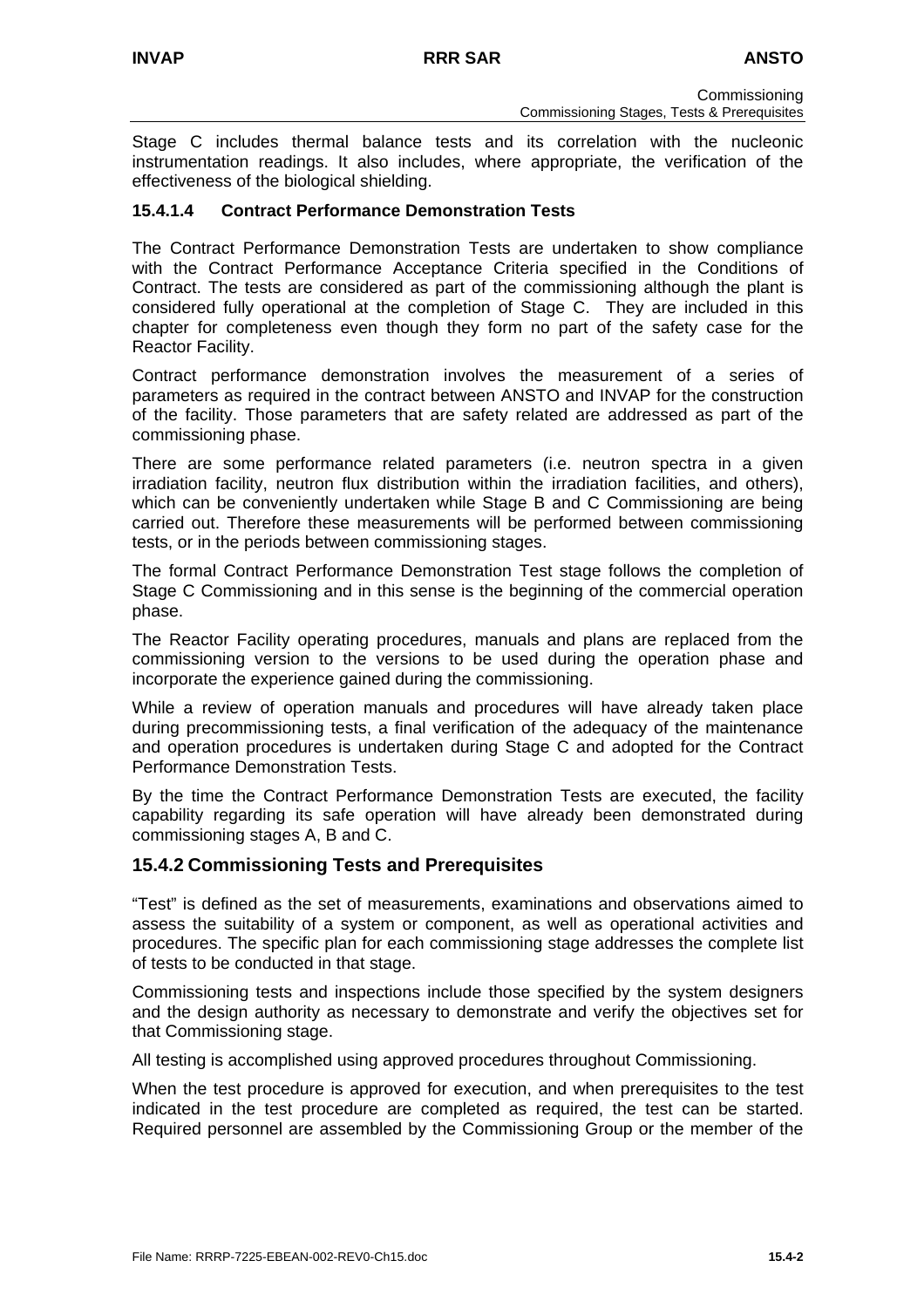Commissioning Team in charge of the test, and the test procedure is reviewed in detail and then performed.

During the test, all precautions are observed, and data records are completed, reviewed, signed and dated by the member of the Commissioning Team in charge of the test.

The plant operating staff is responsible for the safe and proper operation of equipment during the test.

Where systems or components are duplicated in the design to provide "Duty" and redundancies, all systems or components of all redundancies will be tested, either during the precommissioning tests or during the commissioning itself.

The specific requirements on each of the commissioning stages are given in the plan for the corresponding stage. Summary descriptions of the tests to be conducted and an outline of the specific requirements for each stage are given in Appendices 1 to 3.

## **15.4.2.1 Staffing Requirements for Test Execution**

As a minimum the following are to be assigned to each commissioning test (procedure execution):

- a) A Commissioning officer from the Commissioning Team (INVAP).
- b) An ANSTO representative.
- c) Operation Group staff necessary to operate the systems or equipment.
- d) Health physics staff when required.
- e) QA and QC activities are expected to be covered by personnel who will audit or attend to commissioning tests as required.
- f) Personnel assigned are to be trained so they are competent and understand the safety and quality requirements of their assigned tasks.
- g) Specific staffing requirements will be addressed in the specific test procedure.

#### **15.4.2.2 Unexpected Results and Resolution of Non-Conformances**

In the process of commissioning testing, design problems may be encountered. All such design problems are formally documented and reported to the design organisation for disposition. In the event that some change is necessary to the system, and retesting is required it will be accomplished using approved procedures and controls.

Structures, systems and components will be either accepted, rejected, repaired or reprocessed according to the acceptance criteria of the relevant commissioning procedure.

The Commissioning Manager has the following responsibilities concerning the resolution of non-conformities and unexpected results:

- a) Ensuring the provision of adequate resources for identifying non-conformity conditions.
- b) Resolving differing opinions on the extent or causes of non-conformities and proposed corrective actions.
- c) Establishing the safety and security implications of non-conformities.
- d) Informing the commissioning Safety Review Committee on the status and implications of the non-conformances or unexpected results.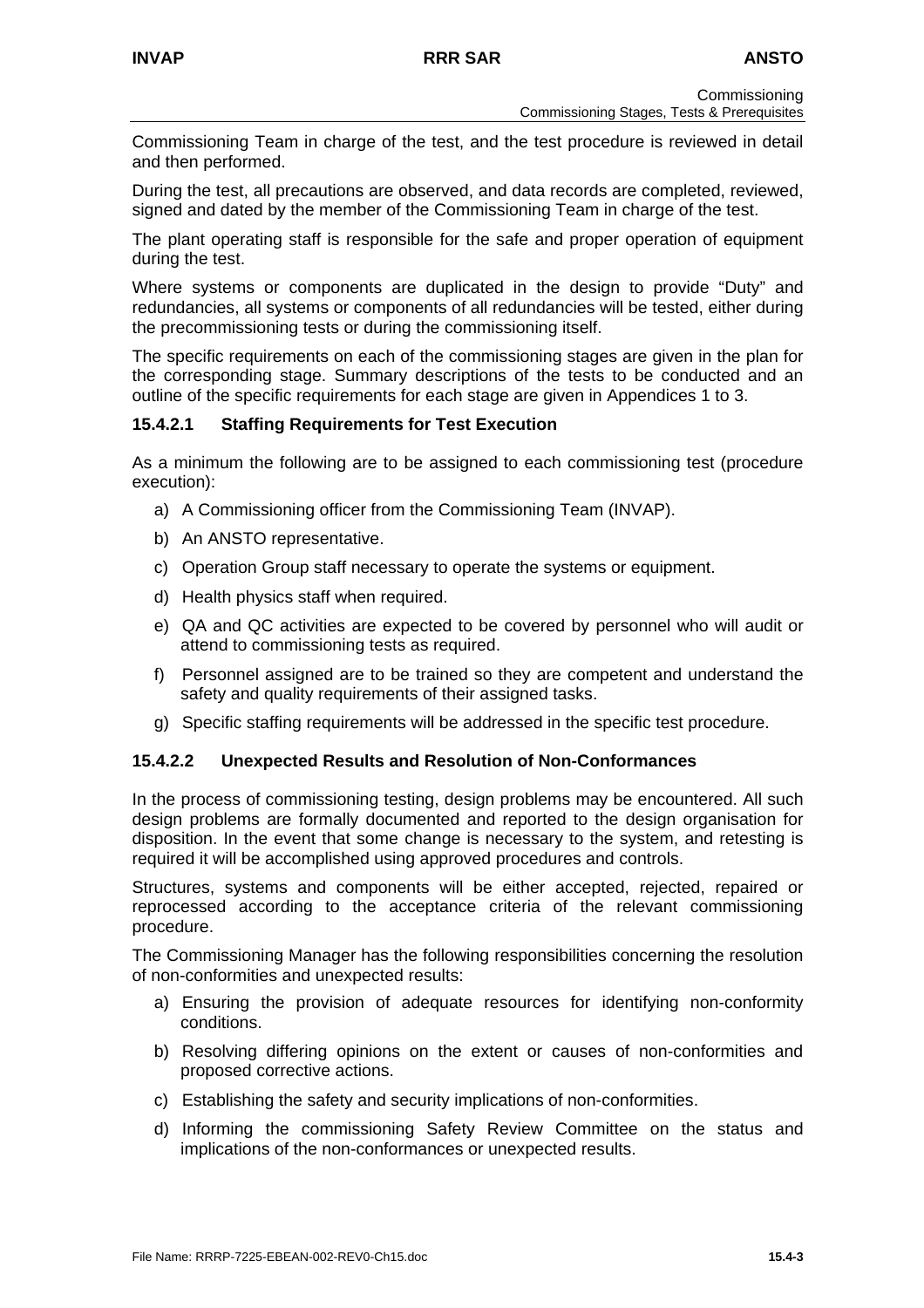The Construction Group has personnel responsible for classifying, analysing and resolving non-conformities, who have an adequate understanding of the area in which they are working, and access to pertinent background information concerning the nonconformity.

Consequences of non-conformities arising from tests are considered in retrospect so as to assess the need to repeat previous tests where necessary.

Non-conformances will be addressed before the end of the Commissioning Stage.

The Commissioning Quality Assurance Officer will maintain an updated record of all nonconformities and resulting corrective actions.

The Commissioning Manager and the Commissioning Safety Review Committee will be notified of non-conformances and the actions proposed to resolve them.

The Commissioning Safety Review Committee will analyse the safety implications of relevant non-conformities and adequacy of the proposed solutions and advise the Commissioning Manager accordingly.

#### **15.4.2.3 Review and Approval of Test Results**

The Commissioning Manager has overall responsibility for review and approval of test results.

Upon completion of each test, the Commissioning Team responsible for the test will assemble a test package that includes the official test copy of the completed procedure, the test records and all related documentation. Commissioning result packages will be submitted to the Commissioning Manager for in-depth review, evaluation and assessment of test results. Test discrepancies, deficiencies, failure to satisfy acceptance criteria, and omissions identified during testing or during review of test results will be documented as test exceptions.

Following review and resolution of review comments with ANSTO, the Commissioning Manager either:

- a) Approves and accept the test results with or without exceptions, or
- b) Finds the test results unacceptable until all or part of the outstanding exceptions are resolved, or
- c) Requests the entire test be repeated.

For procedures approved with exceptions, each exception is subsequently resolved by processing retest results through the same review and approval cycle. If a certain test exception is not resolved after a reasonable effort of evaluations, it may be chosen to document the test results with a full explanation of the recommendations. Therefore, test exceptions may be acceptable provided that the Commissioning Manager agrees to the test exception based on engineering recommendations and consideration with respect to the safety case.

The Construction Group has personnel responsible for analysing and resolving exceptions with an adequate understanding, access to pertinent background and engineering support.

The Management Group and the Commissioning Safety Review Committee are notified of test results and any exceptions together with any actions proposed to resolve them.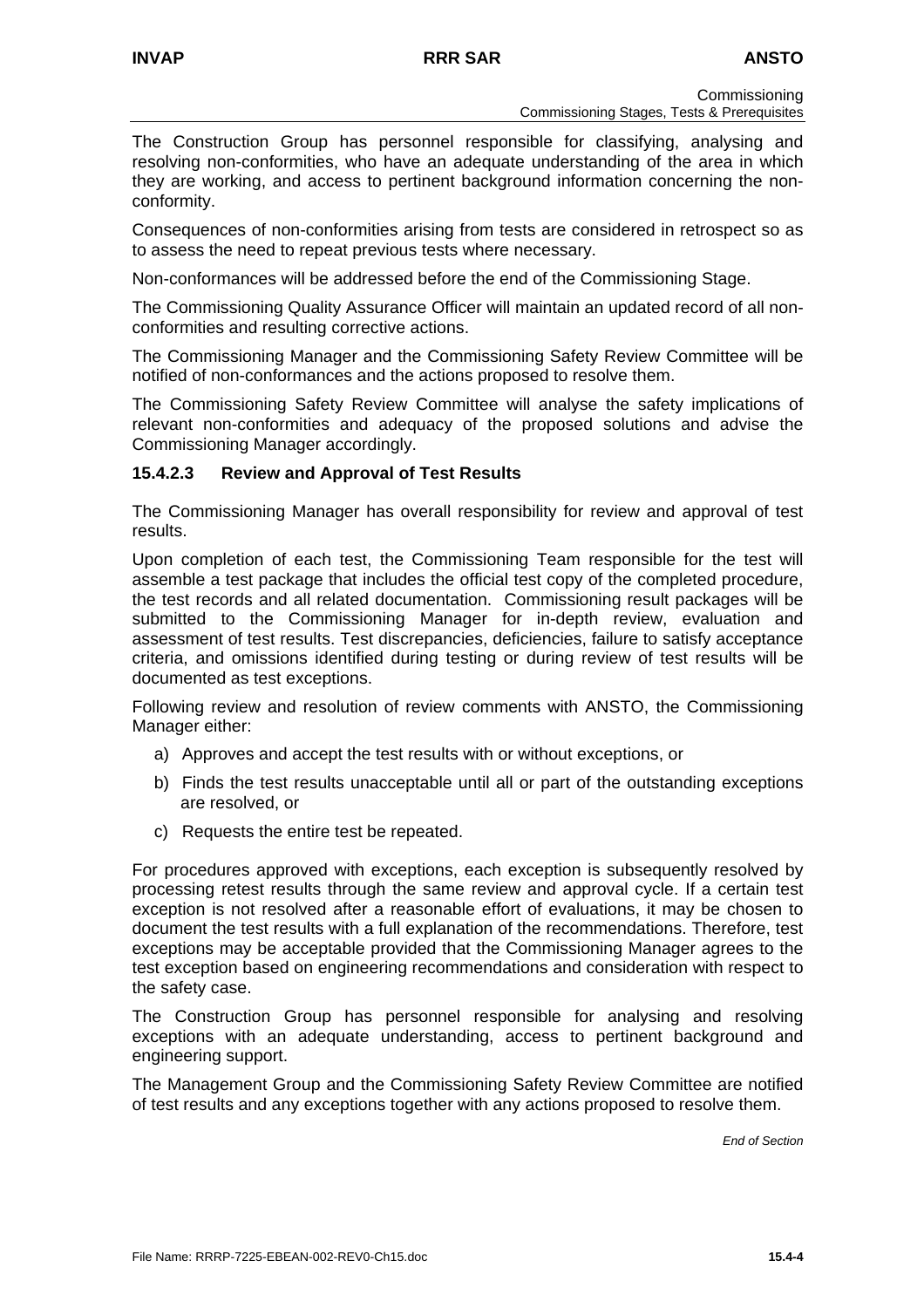## **15.5 SCHEDULING**

Commissioning tests are sequenced so that the safety of the Reactor Facility is never dependent upon untested structures, systems and components.

The sequence followed is that prescribed in IAEA Safety Guide NS259 NS-G1:

Pre-Operational (Construction) Stage:

Pre-Commissioning Tests

Commissioning & Performance Demonstration Stages:

Stage A: Pre-Fuel Loading Tests

Stage B1: Fuel Loading & Approach to Criticality

Stage B2: Low Power Tests

Stage C: Power Ascension & Power Tests

Contract Performance Demonstration Tests

A detailed Commissioning Schedule has been prepared. Hold Points have been identified in the Commissioning Schedule to make provision for reviews of reports on prerequisite activities and to provide formal approvals to proceed with specific commissioning activities. Commissioning Hold Points include:

- a) completion of Pre-Commissioning Tests
- b) completion of Stage A Commissioning
- c) completion of Stage B1 Commissioning
- d) completion of Stage B2 Commissioning
- e) completion of Stage C Commissioning

Hold points also apply prior to the commencement of any commissioning activity for which the successful completion of activities is a prerequisite under the Plan.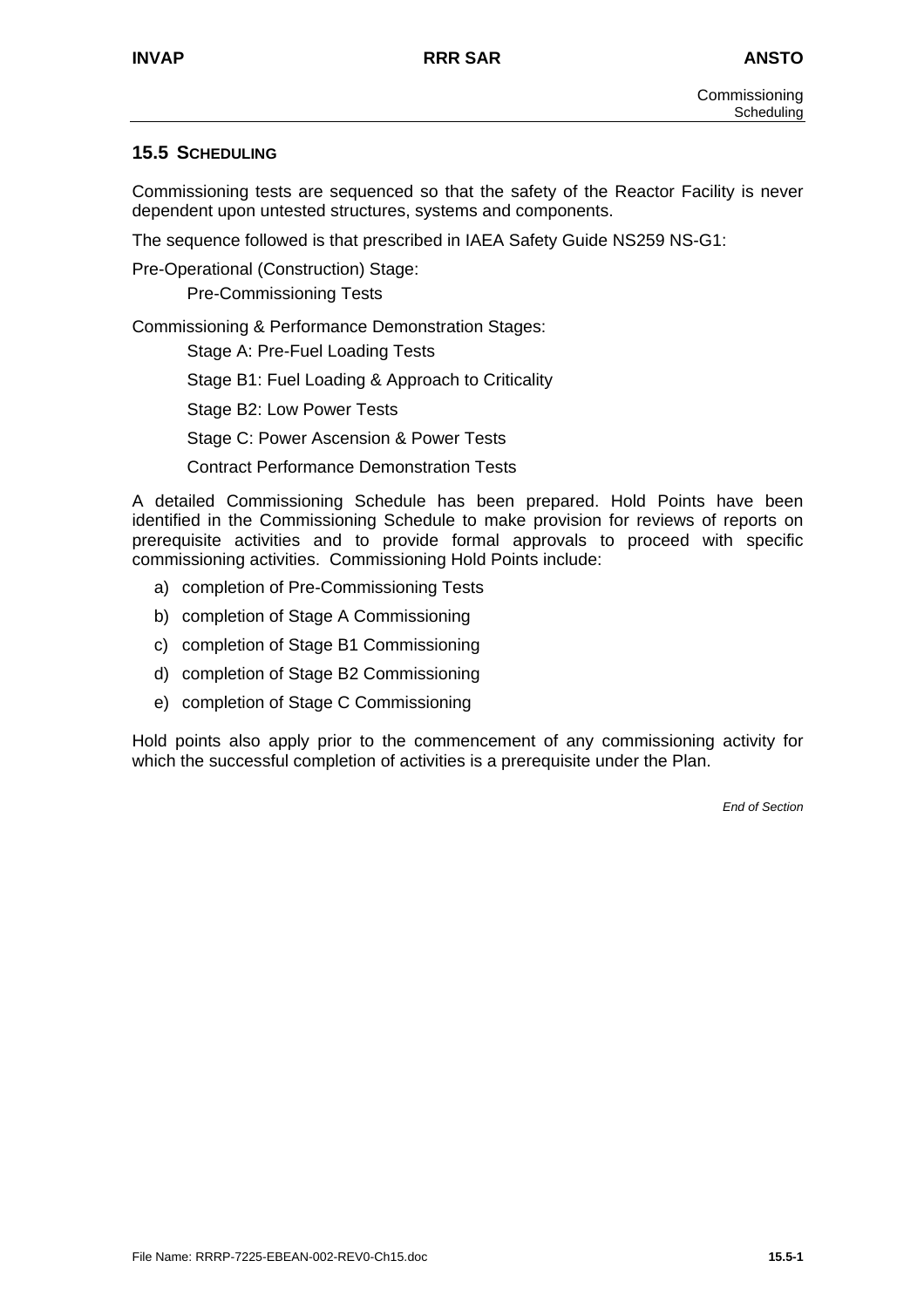## **15.6 COMMISSIONING PROCEDURES, RECORDS, & REPORTS**

## **15.6.1 Procedures**

Tests to be executed during the commissioning phase are planned, conducted and controlled using detailed written procedures prepared for each test. These procedures also establish the method for assessing and recording the results of the test. The procedures for individual tests are specific in intent, objectives, methods, operating procedures, equipment requirements, detailed data sheets, and acceptance criteria.

Procedures are designed to demonstrate compliance with the acceptance criteria. Commissioning procedures have been developed during the detailed engineering phase and have been reviewed and updated during the construction, inspection and test phase and the commissioning phase itself as necessary.

Procedures are being managed in compliance with the Commissioning QA Plan. Commissioning procedures are managed and implemented by the Commissioning Group. Commissioning procedures are audited by the Commissioning Quality Assurance Group. Review of procedures is carried out by the Management Group and the Commissioning Safety Review Committee.

The commissioning procedures include information that:

- a) Defines the objective of the procedure and, where appropriate, the reason for a test (e.g. validation of an assumption made in the safety analysis);
- b) Identifies and defines all the activities that are required to confirm the acceptance of the item under test;
- c) Defines performance parameters that are to be measured under specified steady sate and transient conditions;
- d) Identifies the performance requirements together with clearly stated acceptance criteria.

Procedures used during commissioning for emergency management, health physics, and security are issued under the umbrella of the Plan.

#### **15.6.2 Records**

The outputs resulting from the application of the procedures are registered in records whose forms are enclosed in the applicable procedure. The records are identified, issued, controlled, and filed in accordance with the Commissioning QA Plan.

#### **15.6.3 Reports**

Reports are prepared by the Commissioning Group following particular stages or substages to present an overview of the procedures carried out and the performance of the plant as required before commencement of subsequent stages or sub-stages. These reports provide the basis for review and approval.

The Management Group will review the commissioning reports to ensure that the Plan's objectives have been achieved. In particular, the Management Group ensures that limits and conditions have been complied with and that the assumptions and predictions about reactor performance made as part of the safety case have been confirmed.

A comprehensive Commissioning report will be prepared for the Management Group upon conclusion of the commissioning phase.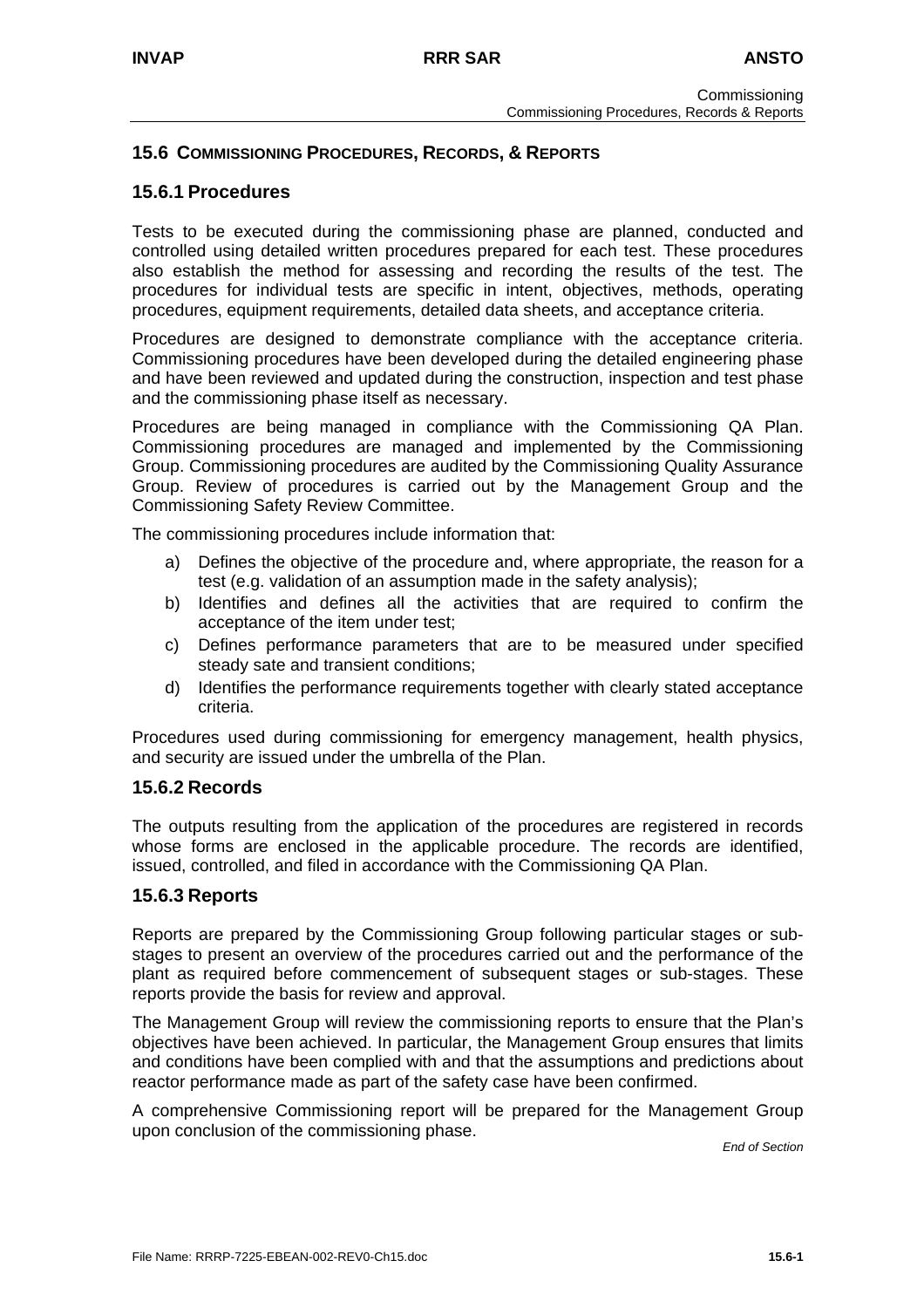## **15.7 VERIFICATION & REVIEW, AUDITS & DEVIATIONS**

## **15.7.1 Verification**

Verification of commissioning test results is carried out by the Commissioning Group to confirm that the relevant parameters associated to acceptance criteria have been obtained as specified in procedures and that the applicable control activities have been performed as required by this plan.

## **15.7.2 Review**

Review of commissioning activities is carried out by the Management Group based on commissioning reports. The review process assesses the suitability and effectiveness of the Plan, assesses the adequacy of the commissioning procedures that have been carried out and provides assurance that the corrective actions proposed to solve nonconformities are adequate.

## **15.7.3 Control**

The activities carried out during the commissioning phase are controlled by the Commissioning Group. Each commissioning test requires the participation of an ANSTO representative whose responsibility is to establish that the test has been carried out in accordance with the test procedure.

Each commissioning test is directed by an INVAP representative of the Commissioning Team using the appropriate test procedure. The INVAP representative ensures the steps and indications of the test procedure are followed, takes note of any anomaly or relevant fact that occurs during the test, and completes and signs the test record.

In addition to the control activities, there are also hold points where, in order to proceed, approval of an identified authority (for example the Commissioning Manager or the Management Group) is required.

The following hold points are identified:

- a) In order to start each Commissioning stage, authorisation by the Management Group is required.
- b) In order to start each test, authorisation by the Commissioning Manager is required.
- c) In addition, the Management Group may require that, in order to start a particular test, a formal authorisation is provided by the Management Group

The specific commissioning plan for each commissioning stage details the hold points foreseen for that stage.

The Commissioning Group is implementing appropriate controls to identify those systems ready for commissioning and to ensure that there is no unauthorised tampering with those systems prior to, and following, the commissioning tests.

#### **15.7.4 Audits**

An Audit Programme for the commissioning phase will be established to verify compliance with relevant aspects of the Plan. The audit schedule includes arrangements for production and control of the required documentation.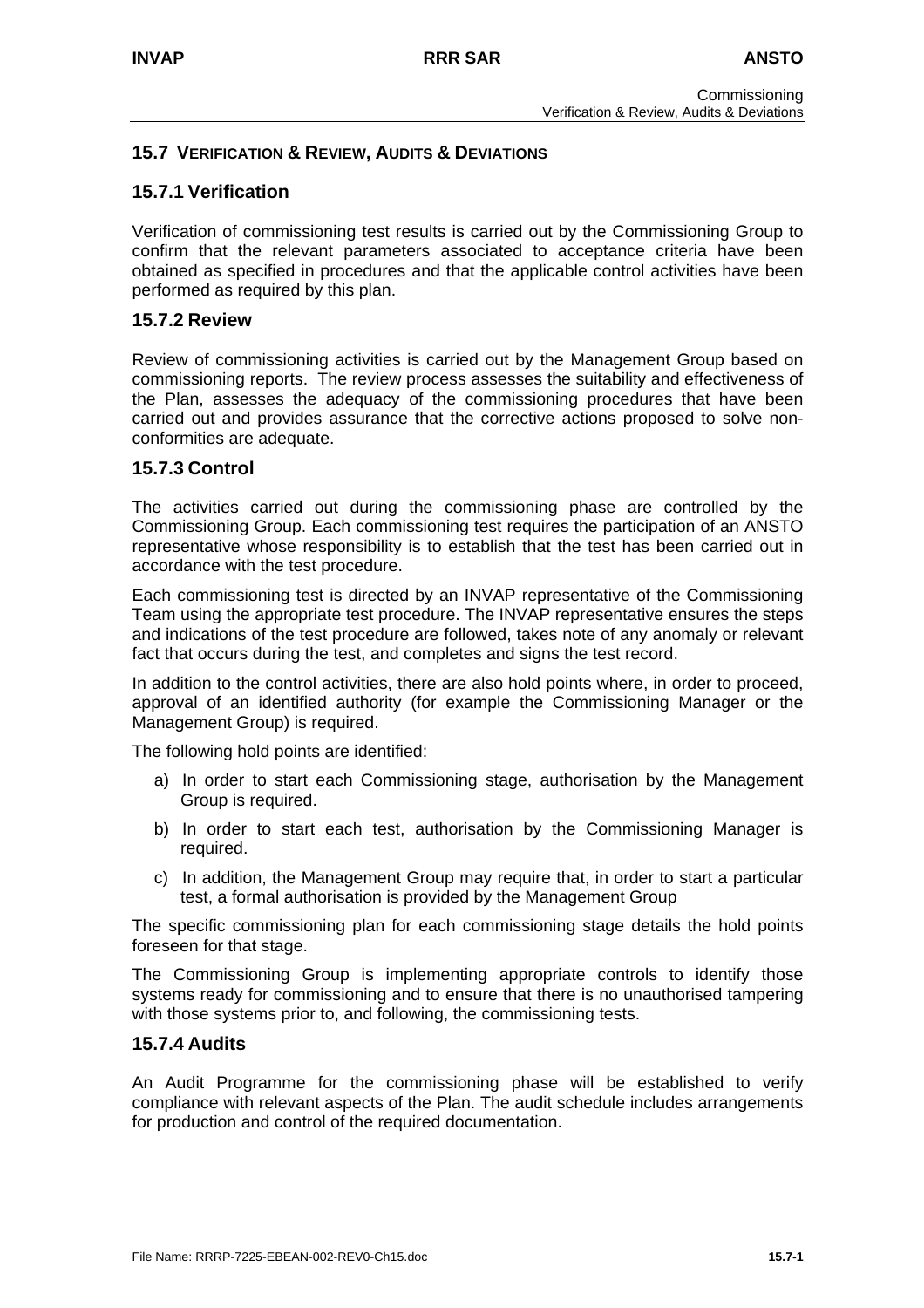The Commissioning Manager ensures that the actions necessary to correct any deficiencies revealed by an audit are undertaken in a timely manner. Independent external audits are also carried out.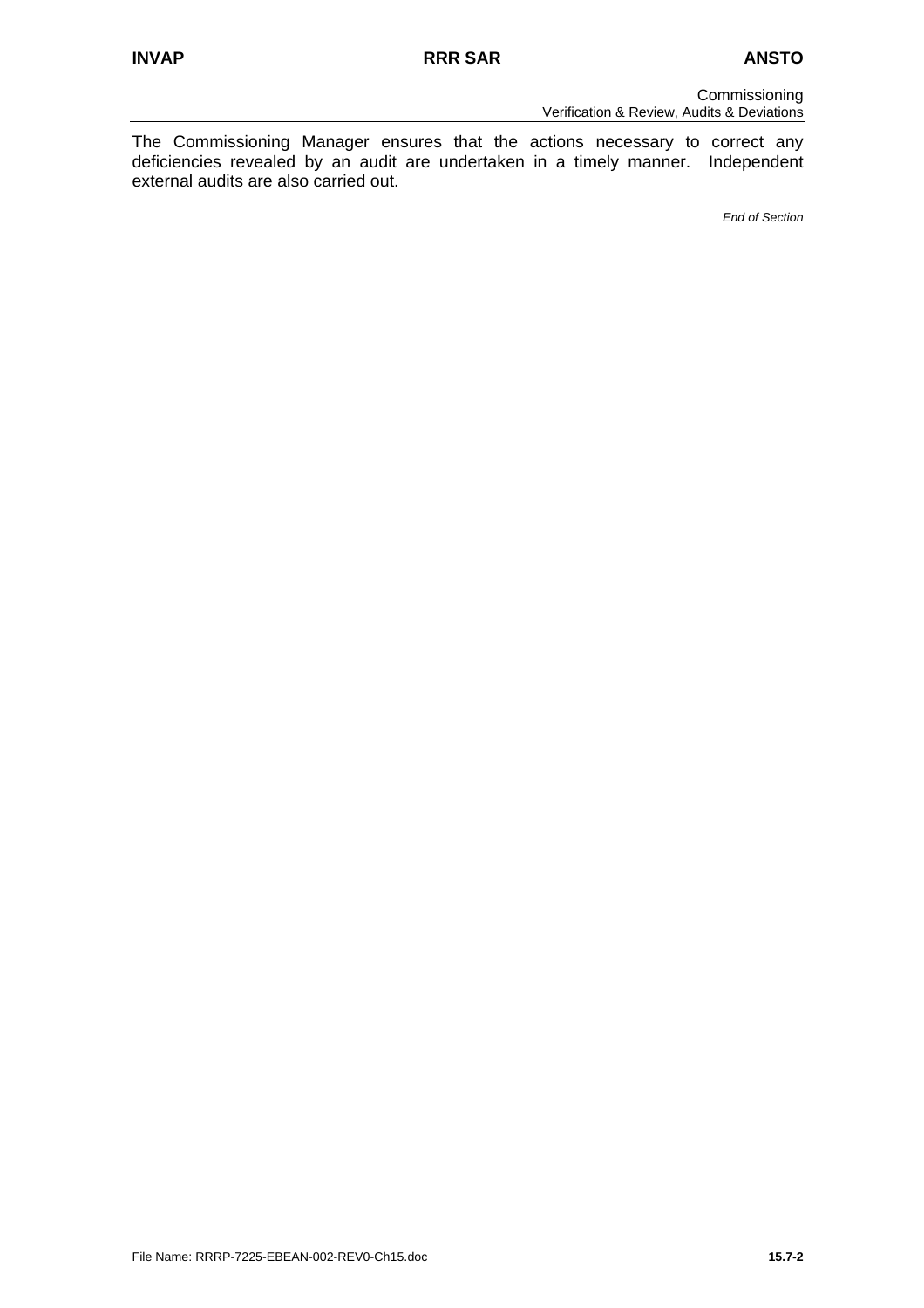## **15.8 DOCUMENTATION**

Procedures have been established in accordance with the Commissioning Quality Assurance Program to identify, collect, maintain, review, modify, approve, issue and file documents.

Commissioning documentation includes the following:

- a) Commissioning Plan.
- b) Specific Commissioning Plans for each Stage
- c) All commissioning procedures and instructions for each structure, system and component tested and commissioned.
- d) A Summary Report after each stage is completed.
- e) Work reports, including:
	- (i) checklists and logs
	- (ii) certificates and approvals
	- (iii) significant event reports
	- (iv) reporting of deviations and resolution
	- (v) reporting of changes
- f) QA Manual for commissioning.
- g) Quality assurance records.

Permanent records will be maintained for the lifetime of the facility and meet one or more of the following criteria:

- a) demonstrate a capability of safe operation
- b) determine the cause of an accident or the malfunction of an item
- c) provide baseline data for periodic inspection
- d) are required for maintenance, modification or replacement of an item
- e) facilitate decommissioning
- f) are required by ARPANSA or other relevant organisations
- g) specifications, procedures and test results which constitute historical data.

The following information will be included in the revision to the SAR once the commissioning of the Reactor Facility is complete:

- a) Critical mass and final criticality conditions for the initial core and operational core
- b) Control and regulating control rod reactivity calibration, including measurements of differential and integral rod worth for the initial and operational core.
- c) Excess (operational) reactivity.
- d) Measured shutdown margin.
- e) Reactor power calibration and thermal neutron flux distributions, nuclear instrumentation set-points, detector positions and detector output.
- f) Radiation measurements of reactor coolant inventory or release during the commissioning phase. Results of radiation measurements of shielding; measurements of airborne effluents released from the facility.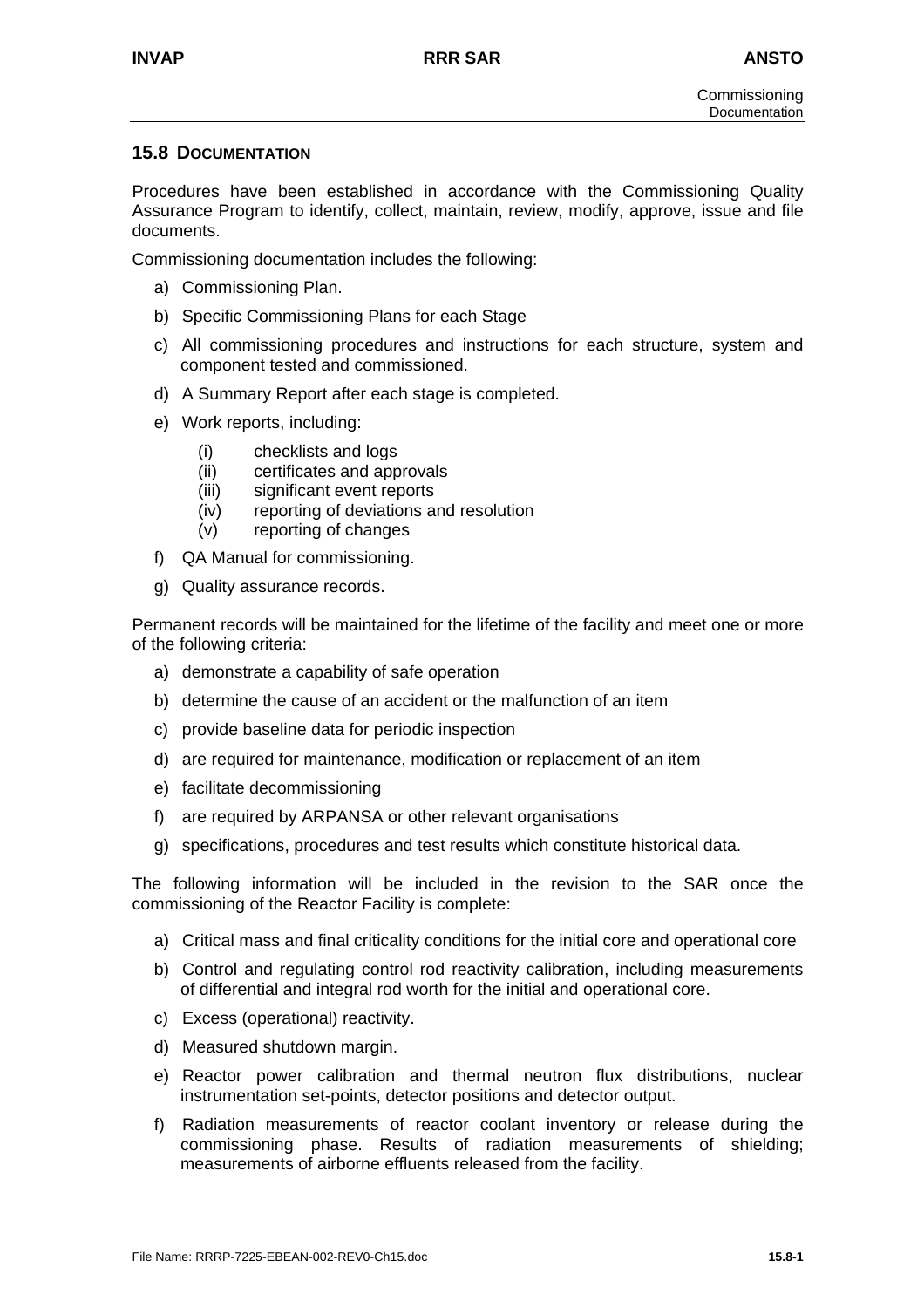- g) Reactivity worth of irradiation facilities.
- h) Measurements of reactivity feedback coefficients for the reactor core.
- i) Thermal-hydraulic characteristics of the core and reactor coolant system flow rates and pressure drops.
- j) Measurements of performance of engineered safety features and other tested systems.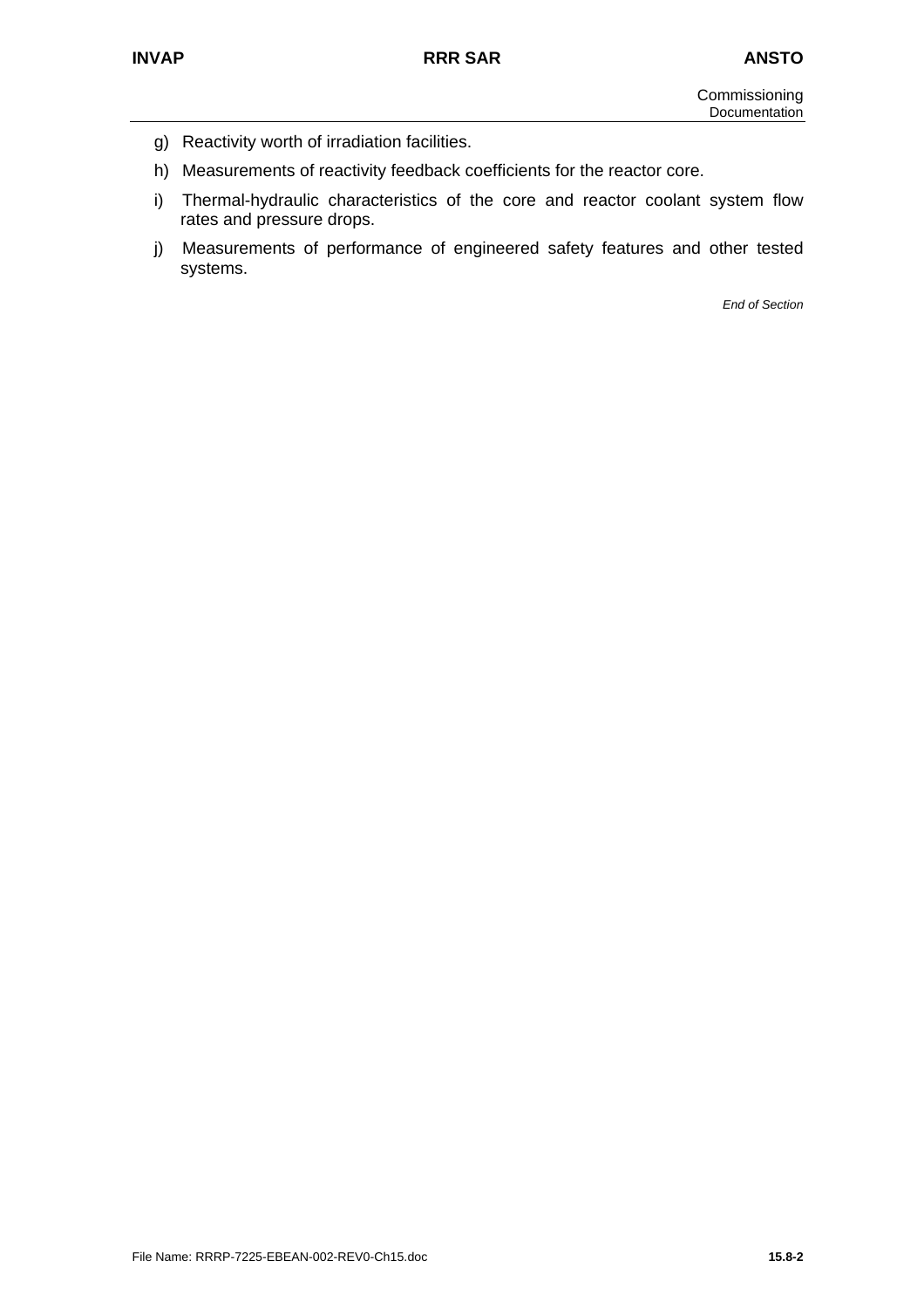## **15.9 COMMISSIONING QUALITY ASSURANCE PROGRAM**

A Commissioning QA Plan for the whole commissioning phase is being issued and put into effect during the commissioning planning and execution. The Commissioning QA Plan complies with the requirements of IAEA, 50-C/SG/Q12, Quality Assurance in Commissioning, 1995.

The Commissioning QA Plan describes the system that controls the development and implementation of the commissioning process. The provisions of the plan are based on the following three functional categories: management, performance and assessment where:

- a) Management provides the means and support to achieve objectives;
- b) People performing the work achieve quality; and
- c) The effectiveness of management processes and work performance is assessed.

The Commissioning QA Plan ensures that verification during commissioning of compliance with the quality requirements is carried out by qualified personnel who are not directly responsible for performing commissioning activities.

The Commissioning QA Plan is documented in procedures. The procedures address all applicable quality assurance requirements specified in the Commissioning QA Plan.

Measures have been established under the Commissioning QA Plan to identify, report, review, deal with, control and document items, activities and services that do not conform to requirements. A history of all non-conformances and the resulting corrective actions are maintained by the Commissioning QA Officer.

The Commissioning QA Plan requirements are communicated to the staff of the commissioning organisation and controls are being established to ensure that commissioning activities meet established requirements and perform as specified.

Internal and external audits are being conducted during the development and implementation of the Plan.

During the Contract Performance Demonstration Tests, the operational QA arrangements will be put in place. The commissioning QA procedures and instructions will be replaced by those corresponding to those of the operation phase.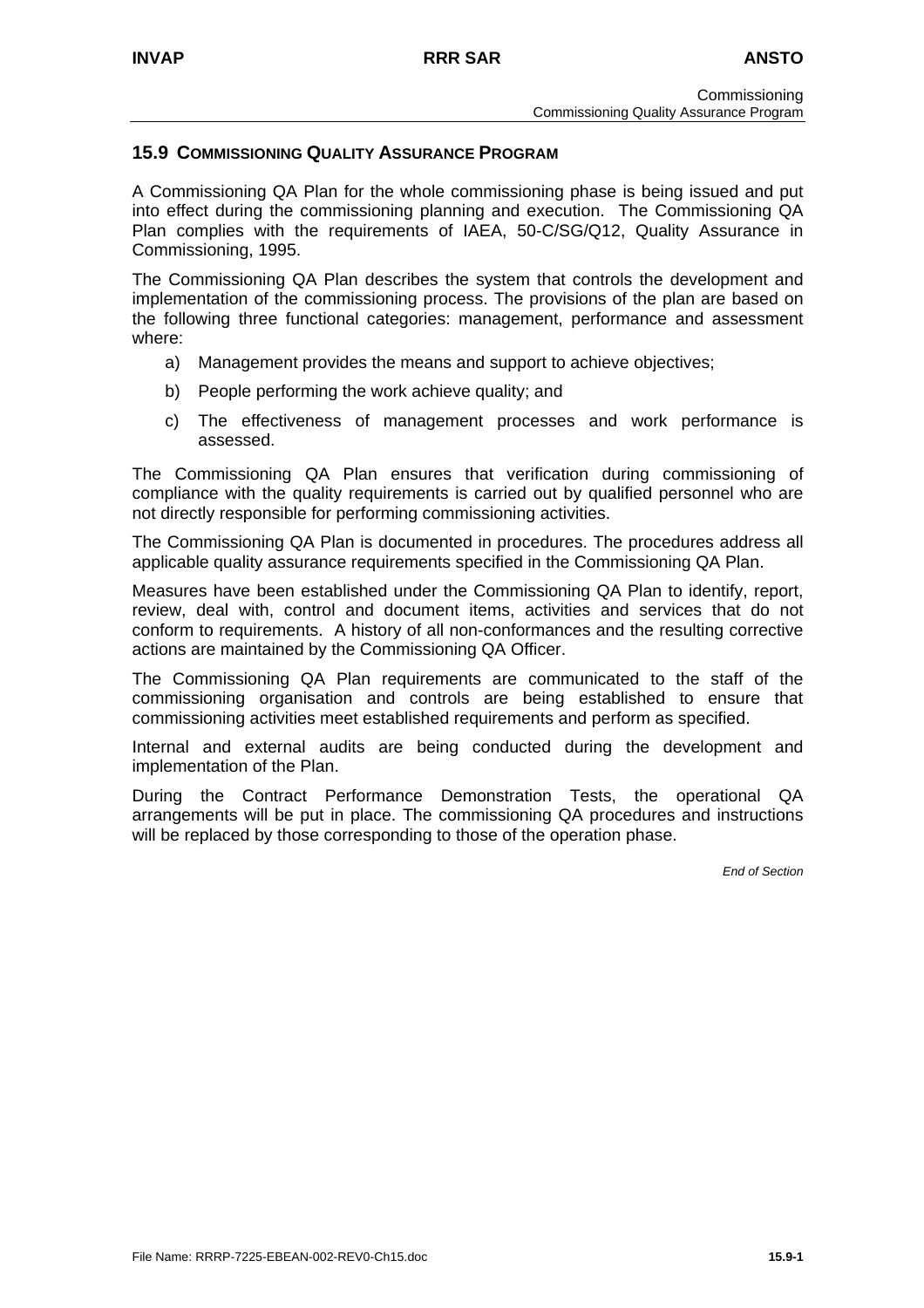## **15.10 EMERGENCY PROCEDURES**

The Commissioning Emergency Plan identifies emergency response procedures to be put in place during the commissioning stages.

The Commissioning Emergency Plan is a special version of the emergency planning arrangements addressed in Chapter 20. As such, it integrates into the current site emergency management.

The Commissioning Emergency Plan and the corresponding emergency response procedures will be in place before the commencement of any commissioning activity and before the introduction of any fissile material into the facility. During Stage A Commissioning, emergency training will be completed, and a demonstration emergency drill will be carried out.

The efficiency of the Commissioning Emergency Procedures will be tested by means of drills whose procedures and acceptance criteria will be an integral part of the plan.

During the CPDTs, the arrangements detailed in the Commissioning Emergency Plan will be replaced by those set out in Chapter 20.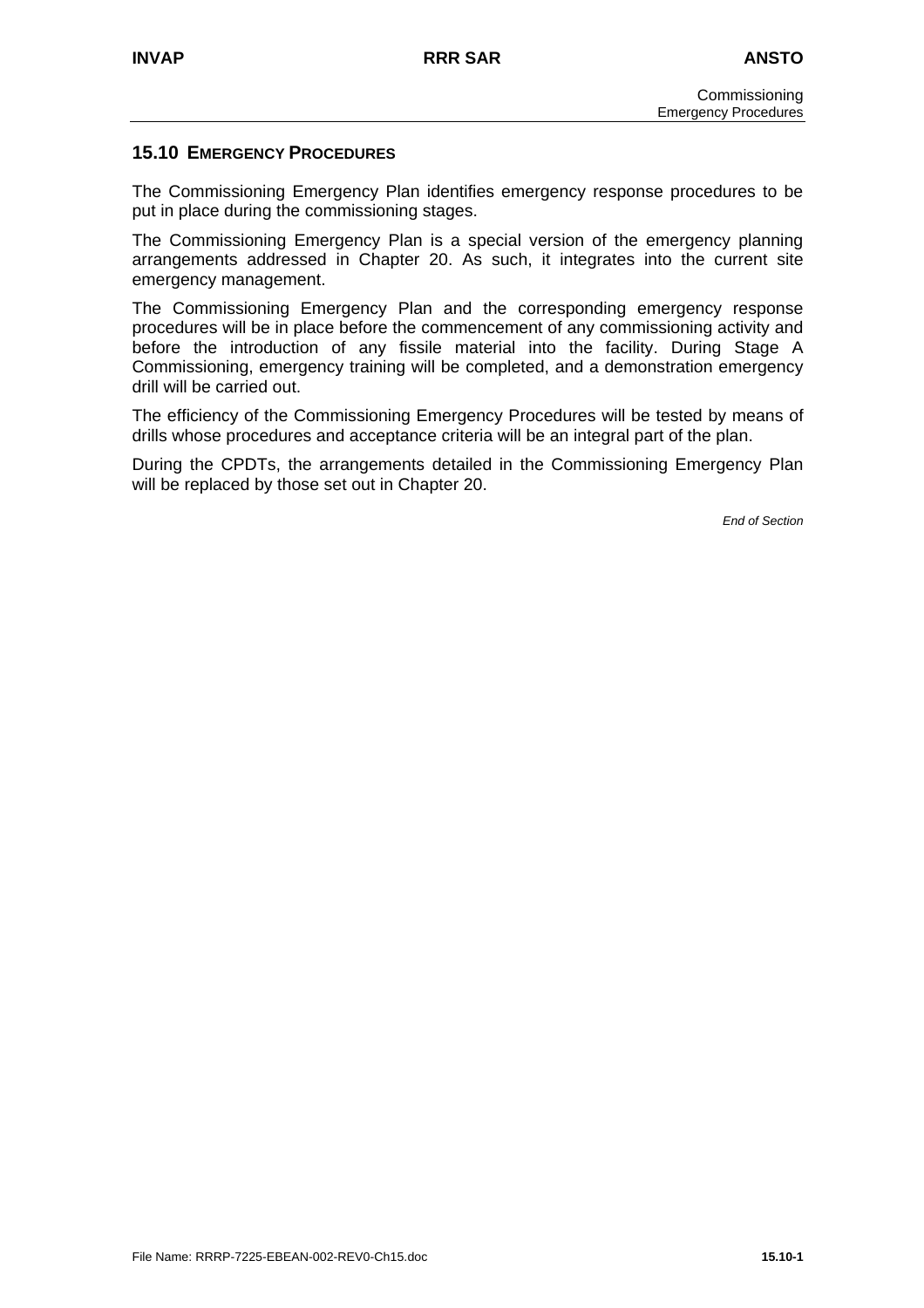## **15.11 RADIATION PROTECTION PROCEDURES**

Before the introduction of any fissile material into the facility, health physics procedures will be in place and appropriate training will be completed. ANSTO is providing the health physics staff and portable equipment as required.

Use is being made, to the greatest extent possible, of the health physics procedures designed for the routine facility operation. Nevertheless there may be some specific procedures that will be issued as necessary to address specific situations or conditions of the commissioning phases. Their content will differ only as may be necessary to cover situations specific to this stage and thus allow the personnel to gradually become familiar with their use.

There are special health physics procedures that correspond to non-routine activities within the facility, e.g. verification of the integrity of the main shielding structures, determination of dose maps during power rise, etc. These will be included in the respective commissioning procedures.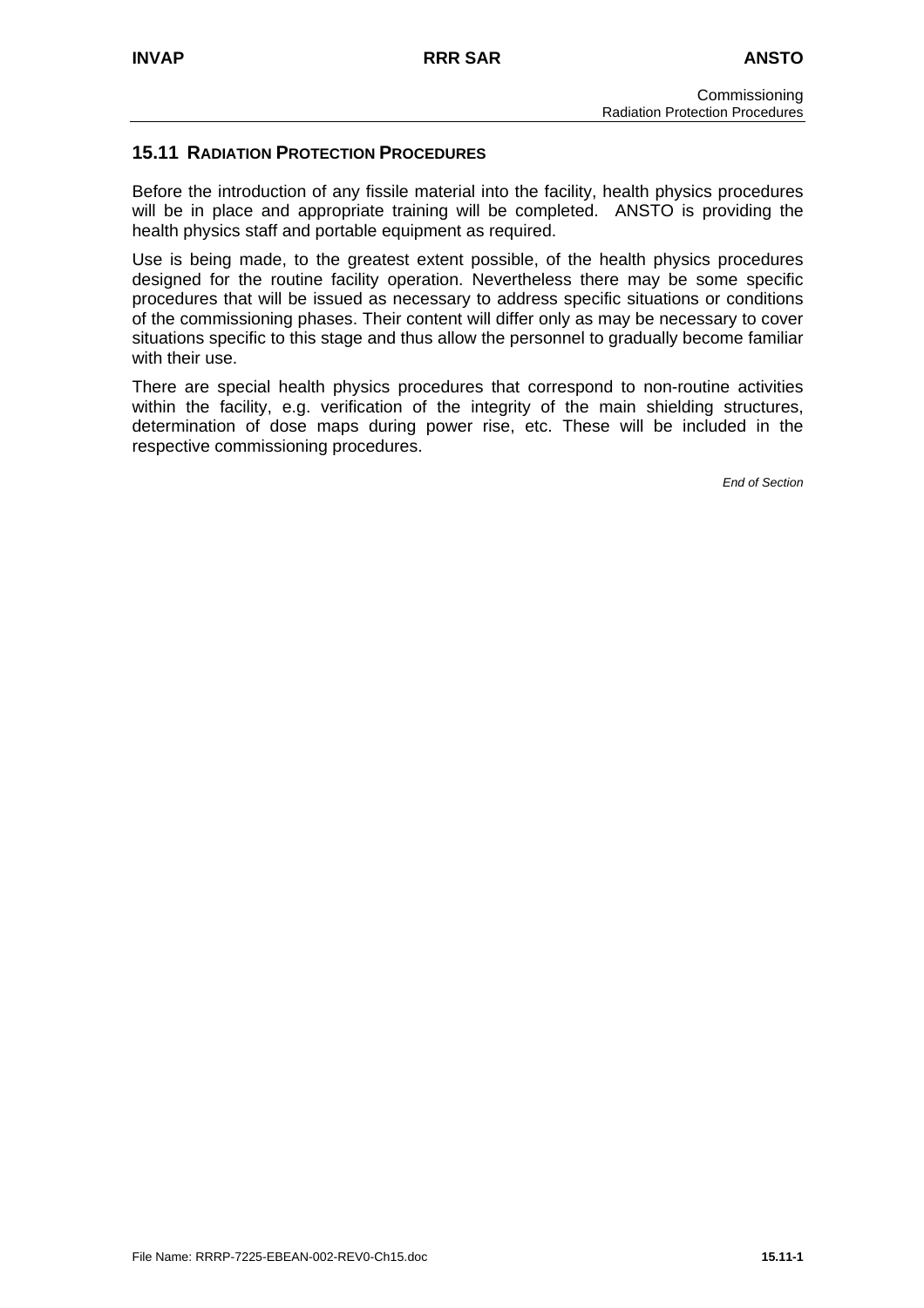## **15.12 SECURITY PROCEDURES**

Before the introduction of any fissile material into the facility, security procedures will be in place and appropriate training will be completed.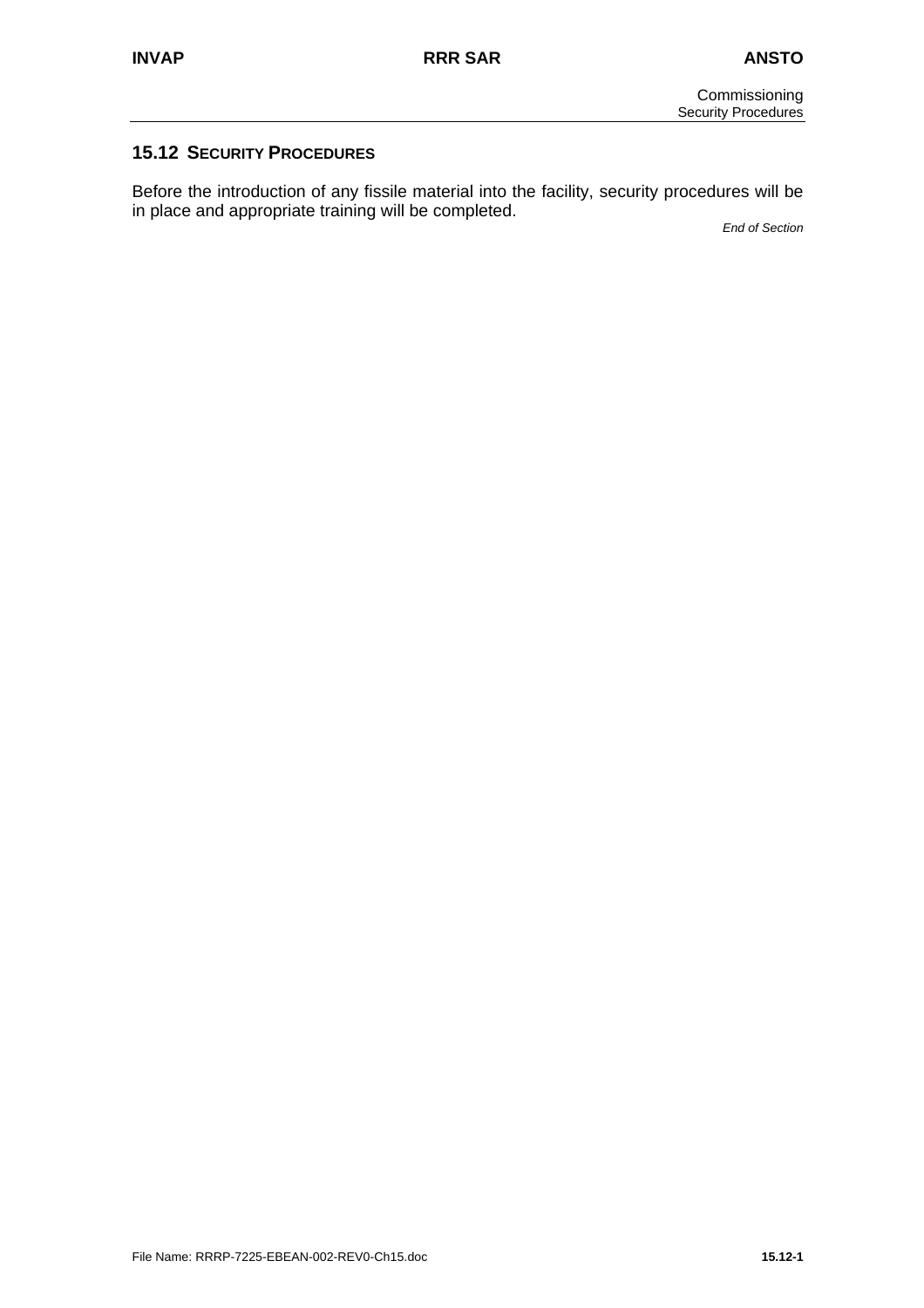## **15.13 LIMITS & CONDITIONS**

Specific Commissioning Limits and Conditions are being produced for Commissioning stages B and C. No Limits and Conditions are required for stage A Commissioning. Stage specific Commissioning Limits and Conditions are being provided for each stage commissioning plan.

The Commissioning Limits and Conditions are set so as to provide an adequate margin between the limits of operation and the Safety Limit in accordance with the Defence in Depth Principle.

The results of commissioning tests will be used to validate Chapter 17 and determine the appropriateness of proposed Operating Limits and Conditions. Operating Limits and Conditions and Chapter 17 of this document will become effective upon completion of Stage C commissioning.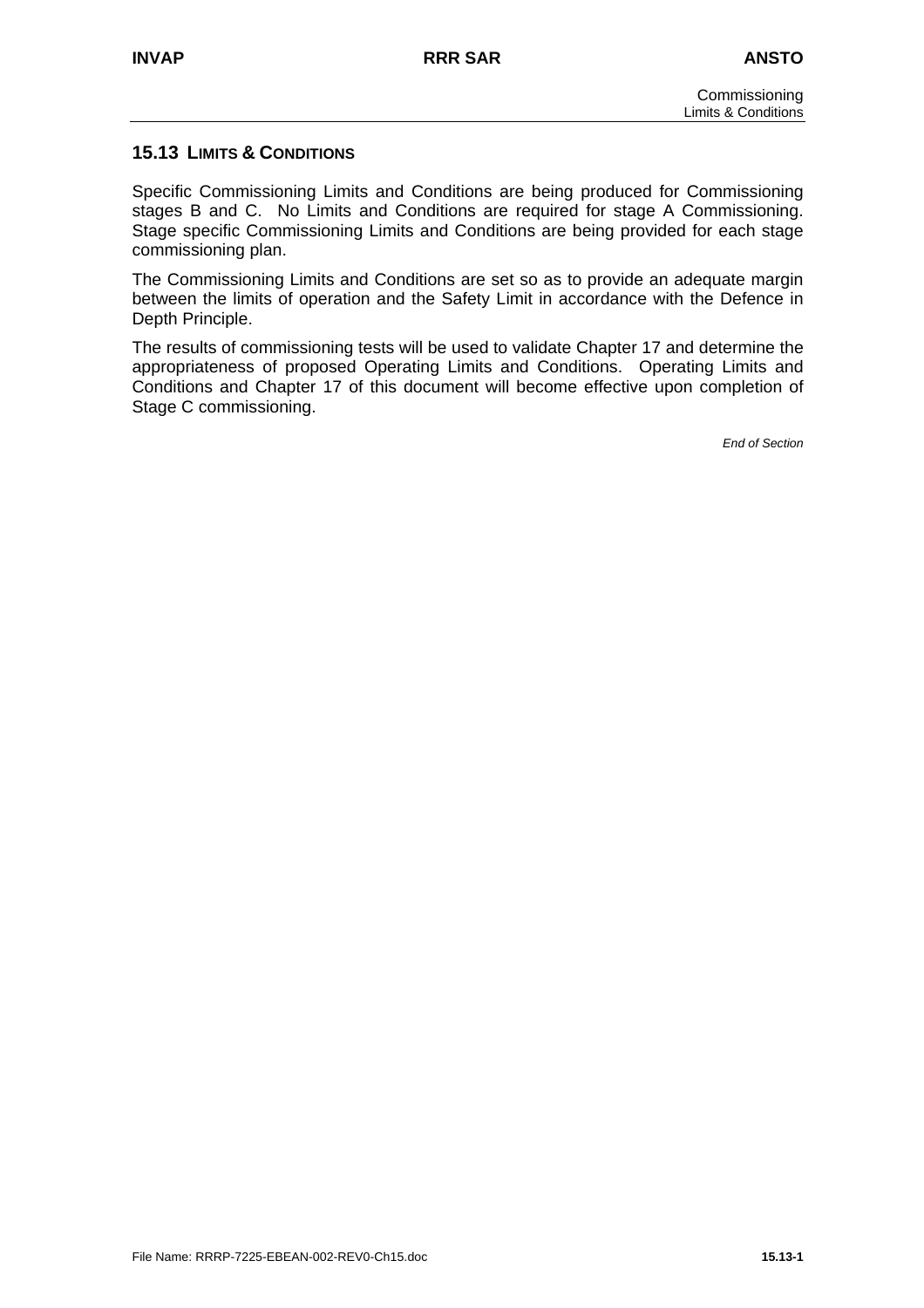#### **15.14 TRAINING FOR COMMISSIONING**

A Training Program has been established that addresses the necessary qualifications and training for personnel performing commissioning activities. The training provides the necessary knowledge on the plant systems and its safety features, commissioning tests and procedures, the intended operational procedures, and other relevant competencies.

Training for RRR operation is being provided to ANSTO staff in preparation for commissioning activities. Completion of this training will result in provisional accreditation.

At least one month prior to the commencement of the commissioning phase, personnel participating in the commissioning are to receive training in the procedures that will be used. This training will include the following:

- a) Overall commissioning planning and management.
- b) Quality assurance procedures.
- c) Emergency procedures.
- d) Health physics procedures.
- e) Security procedures.

Training of ANSTO personnel who will participate in the operation of the Reactor Facility will continue during the commissioning phase.

The training of ANSTO facility operation staff will take advantage from the different commissioning activities to provide additional training and first hand experience for the personnel. The training during the commissioning phase will ensure the familiarity of the operating personnel with the plant systems, organisational structure and plant procedures and emphasize the paramount importance of safety in all aspects of plant operation.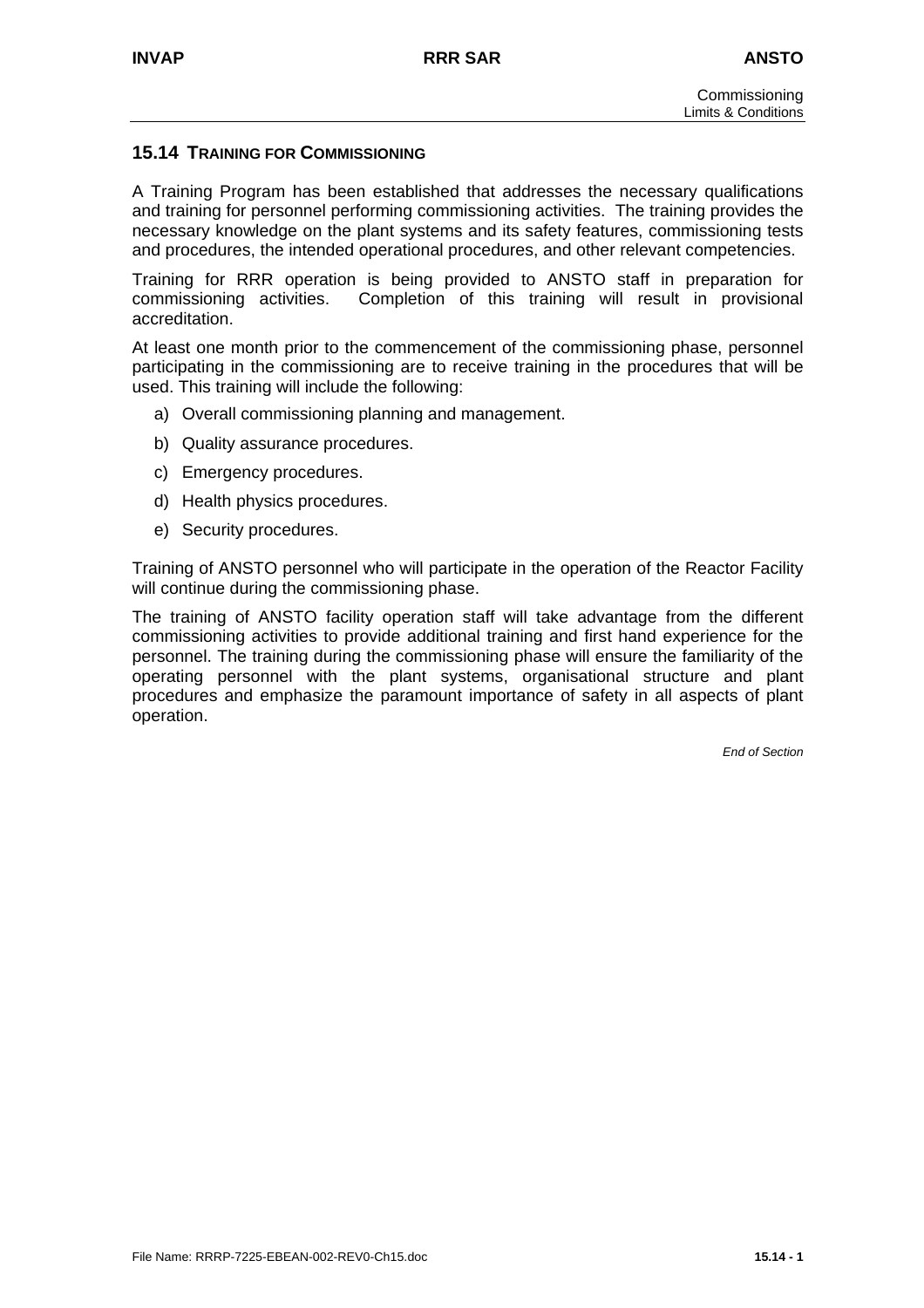## **APPENDIX 1 PREREQUISITES & TESTS FOR STAGE A COMMISSIONING**

#### **Prerequisites for Stage A**

- 1. The construction and installation of structures, systems and components will be completed in accordance with the Construction Inspection & Test Plan to the extent that other activities will not affect the validity of tests results.
- 2. All systems have passed the pre-commissioning tests and are operative.
- 3. An approval has been provided in compliance with the requirement stated in the Construction Licence Condition 4.7.
- 4. A CITP Summary Report, including the status of all plant systems, shall be prepared by INVAP and discussed with the Commissioning Reactor Manager before the commencement of Stage A commissioning. This shall take into account the information from release certificates issued during the construction, installation and precommissioning tests.
- 5. The Commissioning QA Plan is in place.
- 6. Non-conformances generated during the CITP have been resolved.
- 7. Verification that the site services shall be available with capacity to cope with the demand.

#### **Preliminary List of tests to be carried out during Stage A**

#### **Instrumentation and Control Systems Initial Tests**

First Reactor Protection System Functionality Verification

Second Reactor Protection System Functionality Verification

Post Accident Monitoring System Functionality Verification

Reactor Control and Monitoring System Functionality Verification

Nucleonics Instrumentation Functionality Verification

Radiation Monitoring Instrumentation Functionality Verification

#### **Emergency Preparedness Tests**

Emergency Drill

#### **Reactor Power State Tests**

 Transition from Shutdown to Power State Procedure Trial Test Primary Cooling System Forced Circulation Mode Test Reactor and Service Pool Cooling System Rigs Cooling Mode Test Reflector Cooling & Purification System Reflector Cooling Mode Test Secondary Cooling System Power State Heat Removal Mode Test Core Coolant Flow Distribution Measurements Irradiation Rigs Coolant Flow Distribution Measurements Reactor Pool Hot Water Layer System Test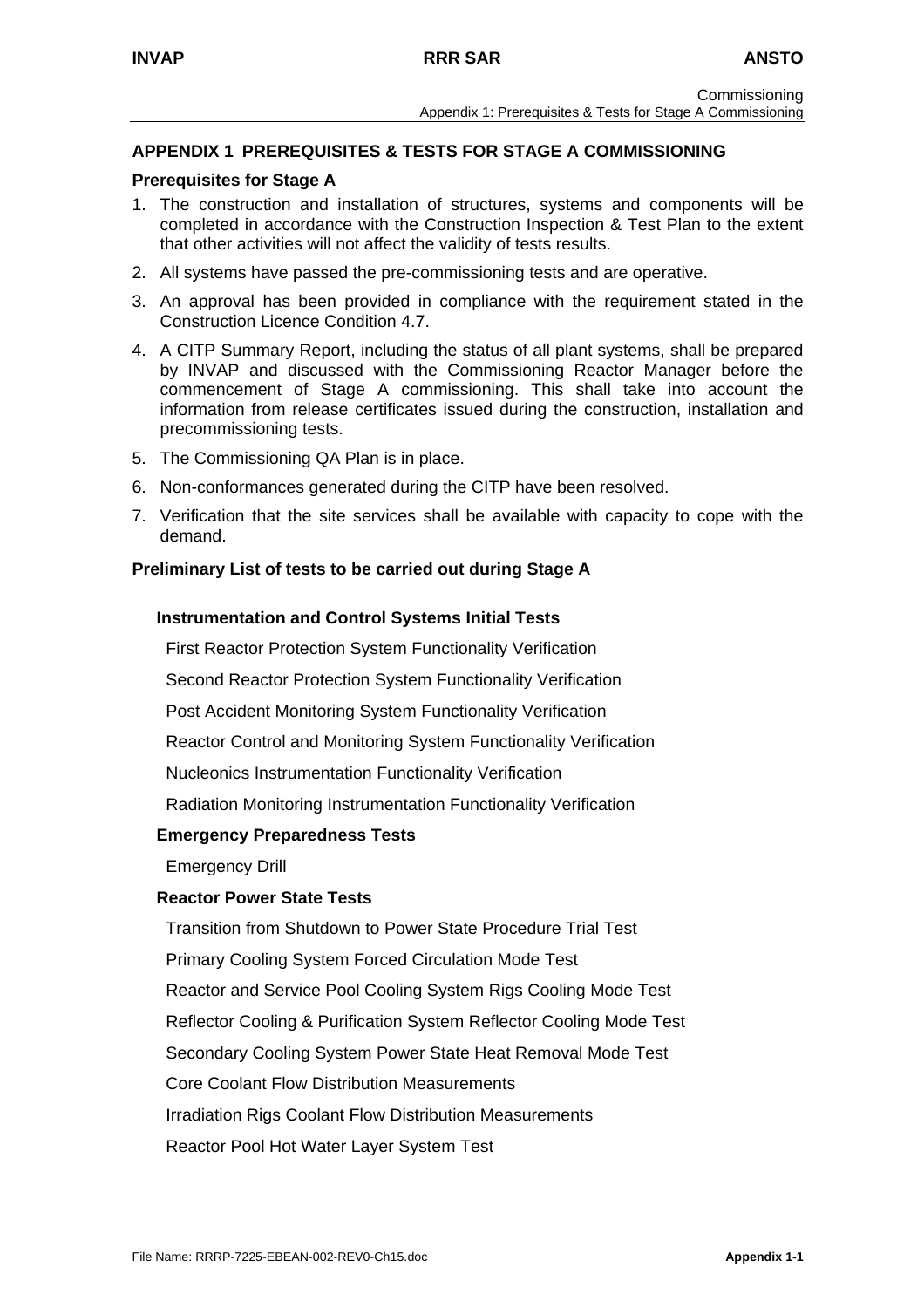Normal Power System Test

Control Rod Drives Reactivity Regulation Function Test

First Shutdown System Test

Second Shutdown System Test (Power State)

Transition from Power to Shutdown State Procedure Trial Test

PCS and R&SPCS Coast Down and Flap Valves Actuation Test

## **Reactor Shutdown State Tests**

Shutdown State Inhibitions Verification

Long Term Pool Cooling Mode Test

Second Shutdown System Test (Shutdown State)

## **Reactor Physics Test State Tests**

Transition from Shutdown to Physical Tests State Procedure Trial Test

Reactor Physics Tests State Inhibitions Verification

First Shutdown System Functionality Verification (Physics Tests State)

Second Shutdown System Functionality Verification (Physics Tests State)

Transition from Physics Tests to Shutdown State Procedure Trial Test

## **Refuelling State Tests**

Transition from Shutdown to Refuelling State Procedure Trial Test

Refuelling State Inhibitions Verification

Second Shutdown System Functionality Verification (Refuelling State)

Transition from Refuelling to Shutdown State Procedure Trial Test

## **Containment and Containment Ventilation Systems Tests**

Containment and Containment Ventilation Systems Normal Mode Test

Containment and Containment Ventilation Systems Isolation Mode Test

#### **Control Rooms Tests**

 Main Control Room Evacuation to Emergency Control Centre Procedure Trial Test

Emergency Control Centre Ventilation and Pressurisation System Test

#### **Entire Facility Cold Run Tests**

Entire Facility Cold Run Test

Health Physics Walk Through

## **Simulation Tests for Verification of Facility Behaviour Upon Loss of Normal Power Supply**

Facility Behaviour Verification Upon Loss of Normal Power Supply

Standby Power System Test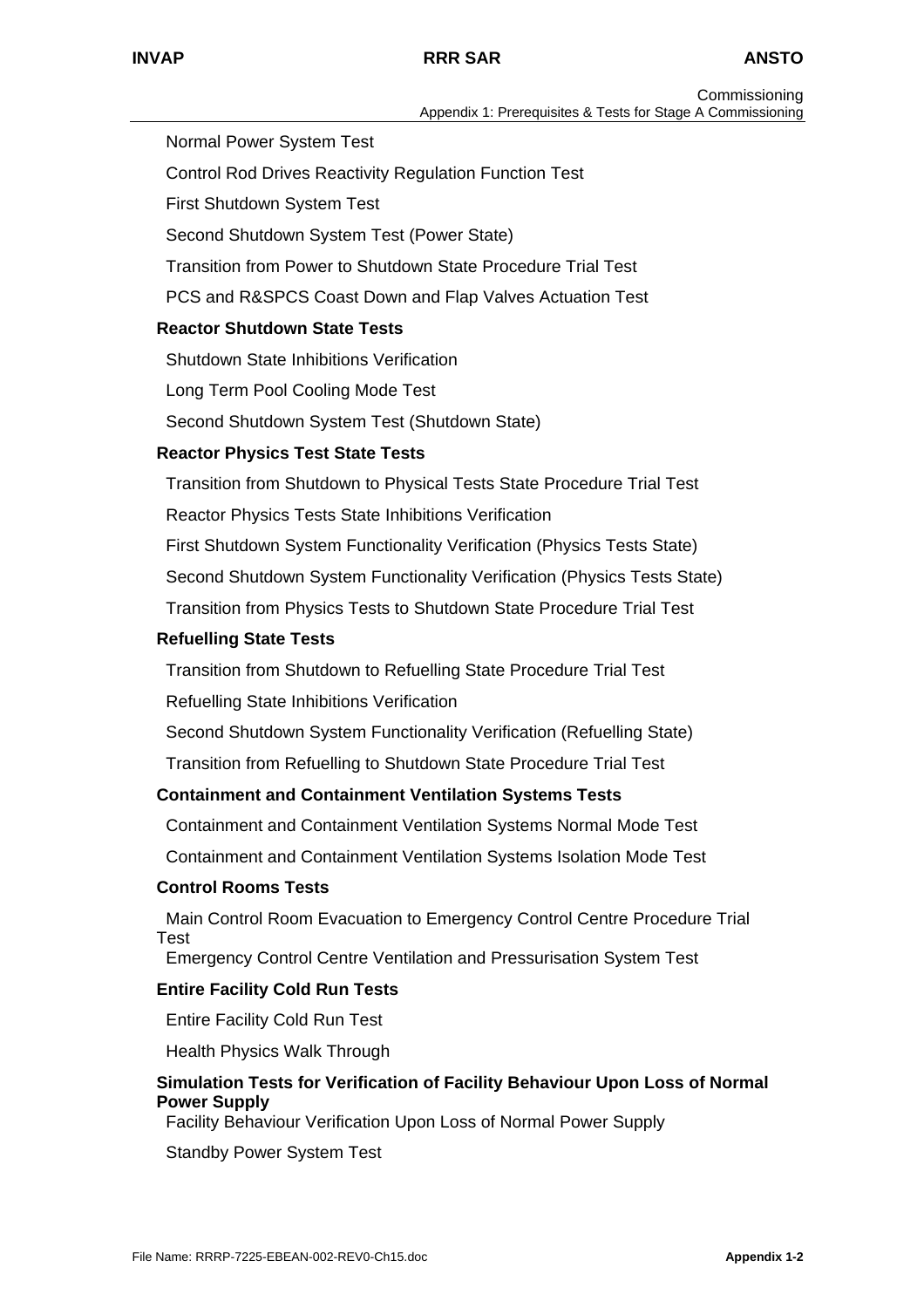## **CNS Related Activities and Tests**

Cold Neutron Source I&C Systems Functionality Verification

CNS Connected Systems Tests

Integrated CNS Test

Neutron Guide Systems Tests

CNS Tests with Deuterium

CNS Refrigeration Cryo System Manoeuvering Tests

## **Stage A Commissioning Report**

A review of the results from Stage A Commissioning shall be included in the Stage A Summary Report approved by the Commissioning Manager. Non-conformances shall be resolved and results which fail to satisfy the established acceptance criteria shall be addressed to the satisfaction of the Management Group prior to proceeding to the Stage B1 Commissioning.

*End of Appendix 1*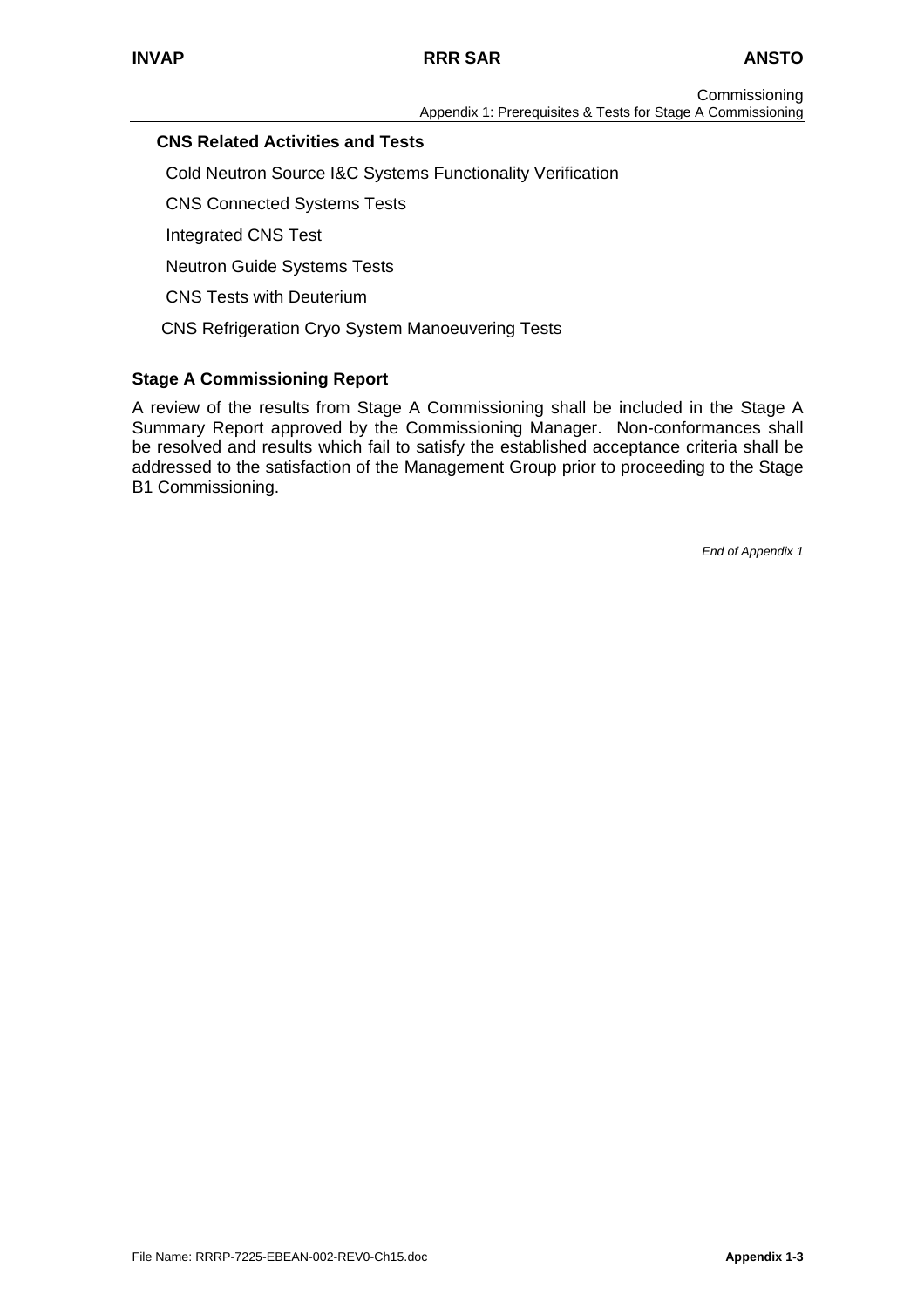## **APPENDIX 2 PREREQUISITES & TESTS FOR STAGE B COMMISSIONING**

#### **Prerequisites for Sub–Stage B1 (Fuel Loading and Approach to Criticality)**

Prerequisites for Sub–Stage B1:

- a) Stage A report prepared by the Commissioning Group approved by the Management Group.
- b) All non-conformances and unexpected results shall be addressed prior to proceeding to Sub-Stage B1 Commissioning.
- c) An Authorisation to Operate has been issued by ARPANSA that permits fuel loading to occur and for first criticality to occur.
- d) Core load sequence and intermediate cores defined.

#### **Preliminary list of the proposed tests/procedures for Sub-Stage B1**

Setup of Safety System Settings.

First reactor core fuel loading procedure.

Confirmation of nucleonic instrumentation

Approach to criticality procedure.

First shutdown system shutdown margin measurement procedure.

#### **Stage B1 Commissioning Report**

A review of the results from Stage B1 Commissioning shall be included in the Stage B1 Summary Report approved by the Commissioning Manager. Non-conformances shall be resolved and results which fail to satisfy the established acceptance criteria shall be addressed to the satisfaction of the Management Group prior to proceeding to the Stage B2 Commissioning.

#### **Prerequisite for Sub-Stage B2 (Low Power Tests)**

General pre-requisites apply. Pre-requisites will be reviewed in the specific plan for this stage.

#### **Preliminary List of Proposed Tests for Sub-Stage B2**

Setup of Safety System Settings First Full Reactor Core Configuration Setup Procedure Approximation to Criticality Procedure Control Rod calibration and Reactivity Excess measurement First Shutdown System Shutdown Margin Measurement Procedure Second Shutdown System Reactivity Measurement Procedure Power Calibration of the Nuclear Instrumentation First Shutdown System Actuation Test Procedure Second Shutdown System Actuation Test Procedure Neutron Flux Distribution and Power Peaking Factor Measurement Procedure Core Temperature Reactivity Coefficients Measurement Procedure Void Feedback Coefficient Evaluation Procedure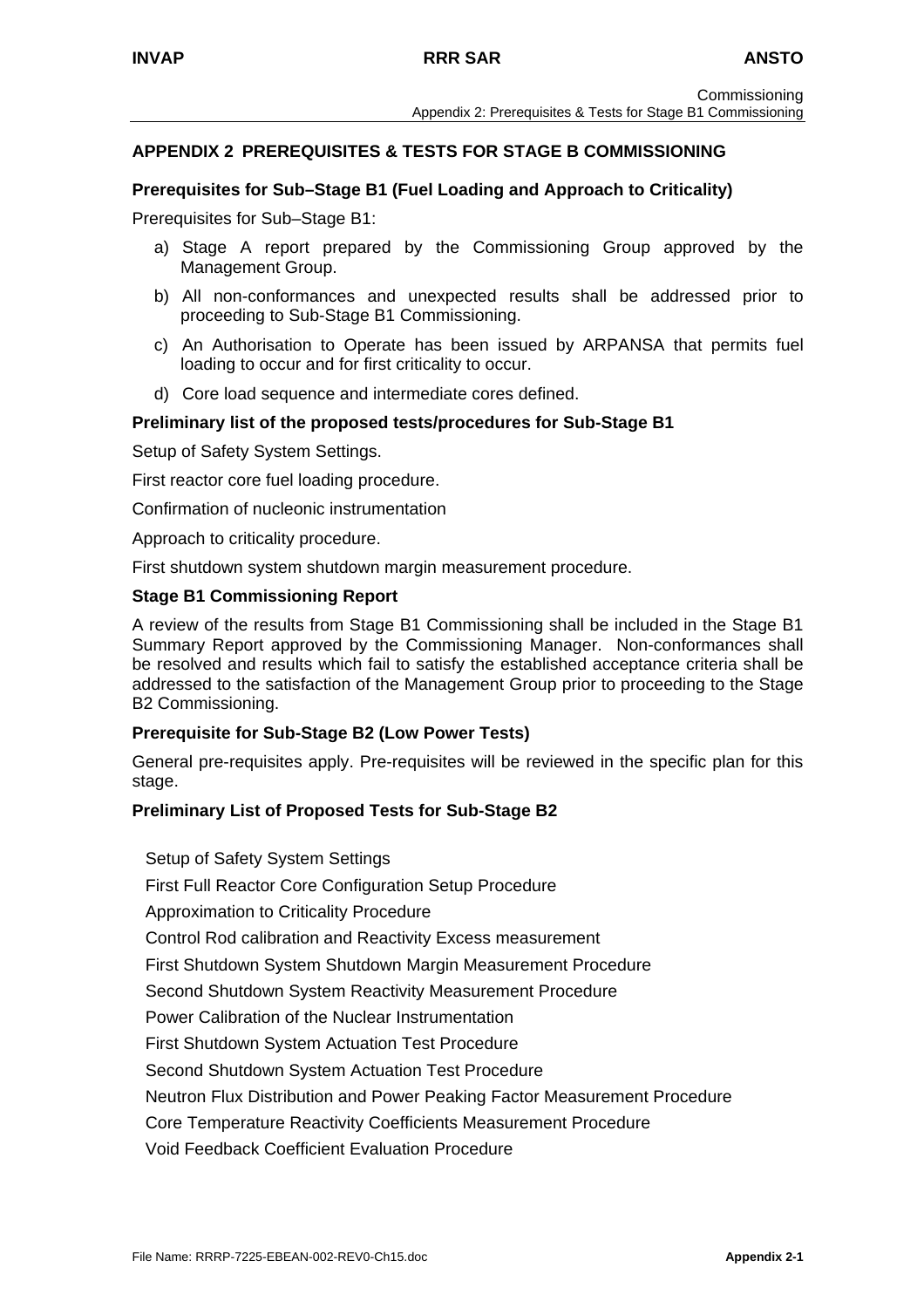**Commissioning** Appendix 2: Prerequisites & Tests for Stage B1 Commissioning

Kinetic parameters Evaluation Procedure

Power Reactivity Coefficient Measurement in Natural Convection Procedure

Power Calibration of the Wide Range Neutron Detectors Procedure

Power Calibration of the Compensated Ionisation Chambers Procedure

Power Calibration of the Linear Detector Procedure

Loss of Normal Power Supply Test Procedure

Measurement of the Reactivity Worth of Irradiation Facilities

Reactor Shielding Measurements

Neutron Guide Bunker Shielding Measurement

Liquid and Gaseous Streams Measurement

Radiation Area Monitoring

## **Stage B2 Commissioning Report**

A review of the results from Stage B2 Commissioning shall be included in the Stage B2 Summary Report approved by the Commissioning Manager. Non-conformances shall be resolved and results which fail to satisfy the established acceptance criteria shall be addressed to the satisfaction of the Management Group prior to proceeding to the Stage C Commissioning.

*End of Appendix 2*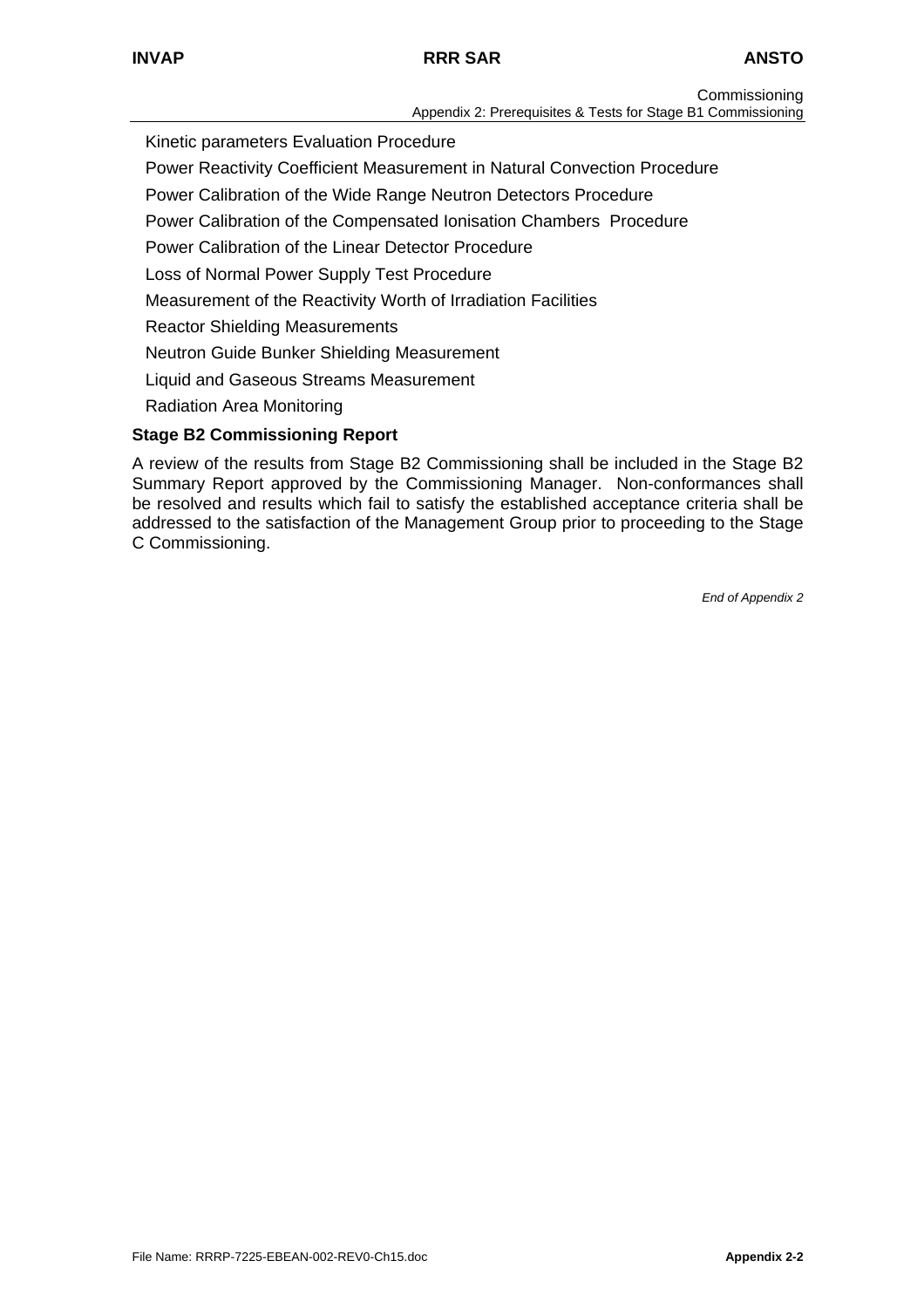## **APPENDIX 3 PREREQUISITES & TESTS FOR STAGE C COMMISSIONING**

#### **General Considerations**

- 1. Tests conducted during Stage C are intended to confirm where practicable that the reactor can be operated in a safe manner.
- 2. During Stage C, baseline data will be established for all safety related parameters that are routinely measured and monitored, including initial system operating parameters and diagnostic data on components having significance for safety. These data will then form a basis for future determination of performance degradation or trends.
- 3. During Stage C, the reactor power will be raised in steps until full power is reached. Tests and adjustments are performed at each step, as necessary. Of particular interest will be the performance of protection and regulating systems, radiation survey results, and the response of the reactor to anticipated operational occurrences, including transients.
- 4. Testing will be sufficiently comprehensive to establish that the facility and the proposed operating procedures result in performance in accordance with the design intent and the Safety Analysis Report.

#### **Prerequisites for Stage C**

General pre-requisites apply. Pre-requisites will be reviewed in the specific plan for this stage.

#### **Preliminary List of proposed Tests for Stage C**

#### **Reactor measurements and tests**

Intermediate Power – Performance tests High Power - Performance tests Reactivity power coefficient measurement Automatic reactor power control system performance test Xenon effect assessment Loss of normal power supply test LTPC performance test Deuterium recombination system performance test Containment ventilation systems performance test Calibration of Power Detector Final layout adjustment of nucleonic instrumentation position Evaluation of the Secondary Cooling System Performance **Health-Physics measurements and shielding tests**  Assessment of main reactor shielding Assessment of the neutron guides shielding structures Activity measurements in liquid and gaseous streams